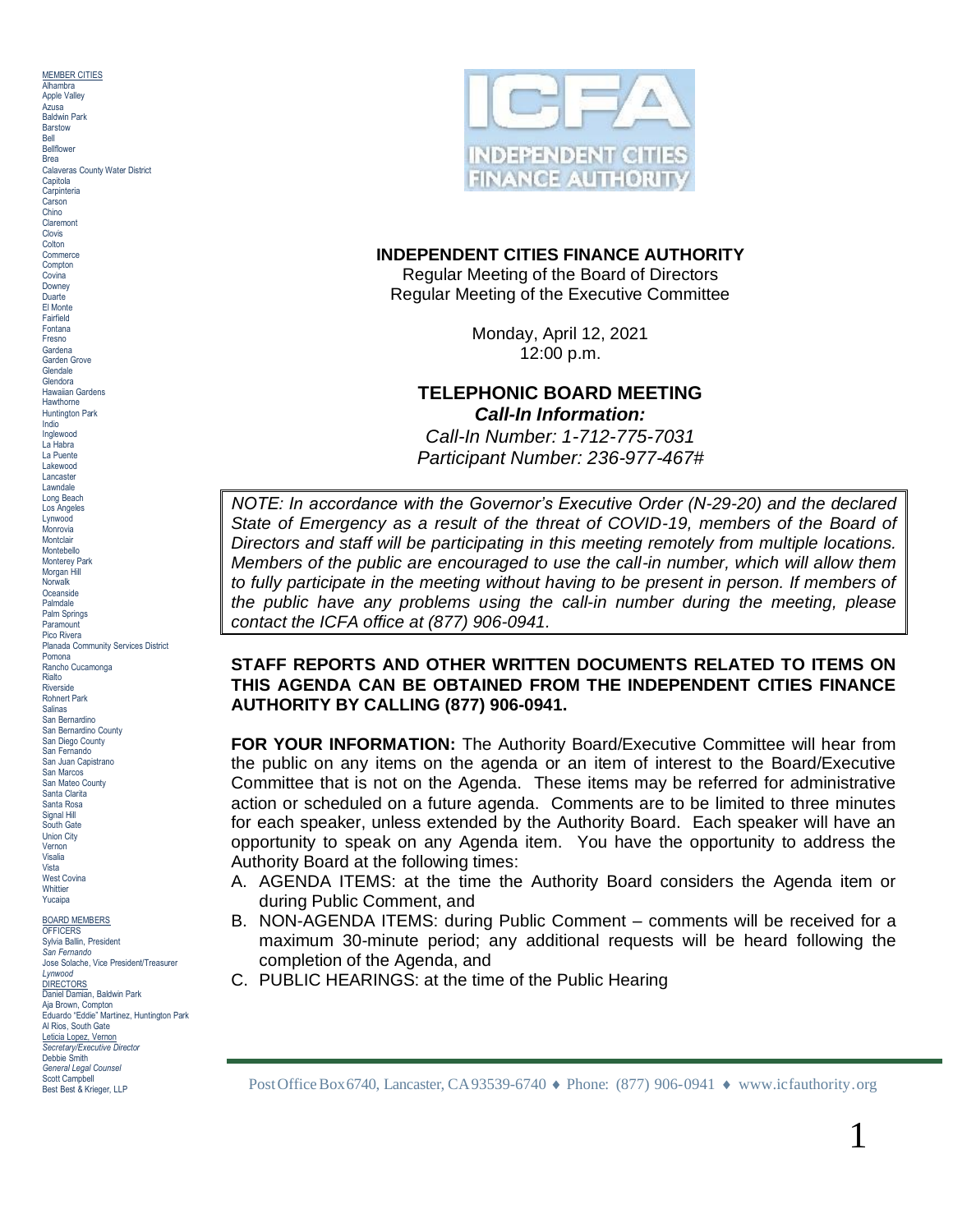REGULAR MEETING OF THE BOARD OF DIRECTORS REGULAR MEETING OF THE EXECUTIVE COMMITTEE April 12, 2021 Page Two

- **I. CALL TO ORDER.** *(Page 4)*
- **II. ROLL CALL.** *(Page 4)*

City of Baldwin Park City of San Fernando City of Compton City of South Gate City of Huntington Park City of Vernon City of Lynwood

## **III. AMENDMENTS OR ADJUSTMENTS TO THE AGENDA.** (*Page 4)*

**IV. PUBLIC COMMENTS.** At this time the public shall have an opportunity to comment on any non-agenda item relevant to the jurisdiction of the Authority. Reasonable time limits are imposed on each topic and each speaker. In accordance with the provisions of the Ralph M. Brown Act (GC § 54950 et seq.), no action or discussion may take place by the Board of any items not on the posted agenda. The Board may respond to statements made or questions asked and may direct staff to report back on the topic at a future meeting. *(Pages 4-5)*

## **V. NEW BUSINESS.**

- A. Approval Of Minutes Of The December 22, 2020 Board Of Directors Meeting. *(Pages 5 & 12-16). RECOMMEND APPROVAL*
- B. Approval Of The Refinancing Of A Manufactured Home Community By ICFA For Millennium Housing of California And Its Affiliates, Coach of San Diego, Inc. And Millennium Housing Corporation, Located In The City Of Capitola, County of Santa Cruz. *(Pages 5-7 & 17-23) RECOMMEND APPROVAL*
- C. Approval/Adoption Of Resolution No. 2021-1 (A Resolution Of The Board Of Directors/Executive Committee Of The Independent Cities Finance Authority Authorizing The Issuance In One Or More Series Of Its Not To Exceed \$12,500,000 Aggregate Principal Amount Of Independent Cities Finance Authority Mobile Home Park Revenue Refunding Bonds (Castle Mobile Estates) Series 2021, And Approving Certain Documents And Authorizing Certain Actions In Connection Therewith). *(Pages 7-8 & 17-23) RECOMMEND APPROVAL/ADOPTION*
- D. Approval Of Financial Accounting For The Period November 1, 2020 to February 28, 2021. *(Pages 9-10) RECOMMEND APPROVAL*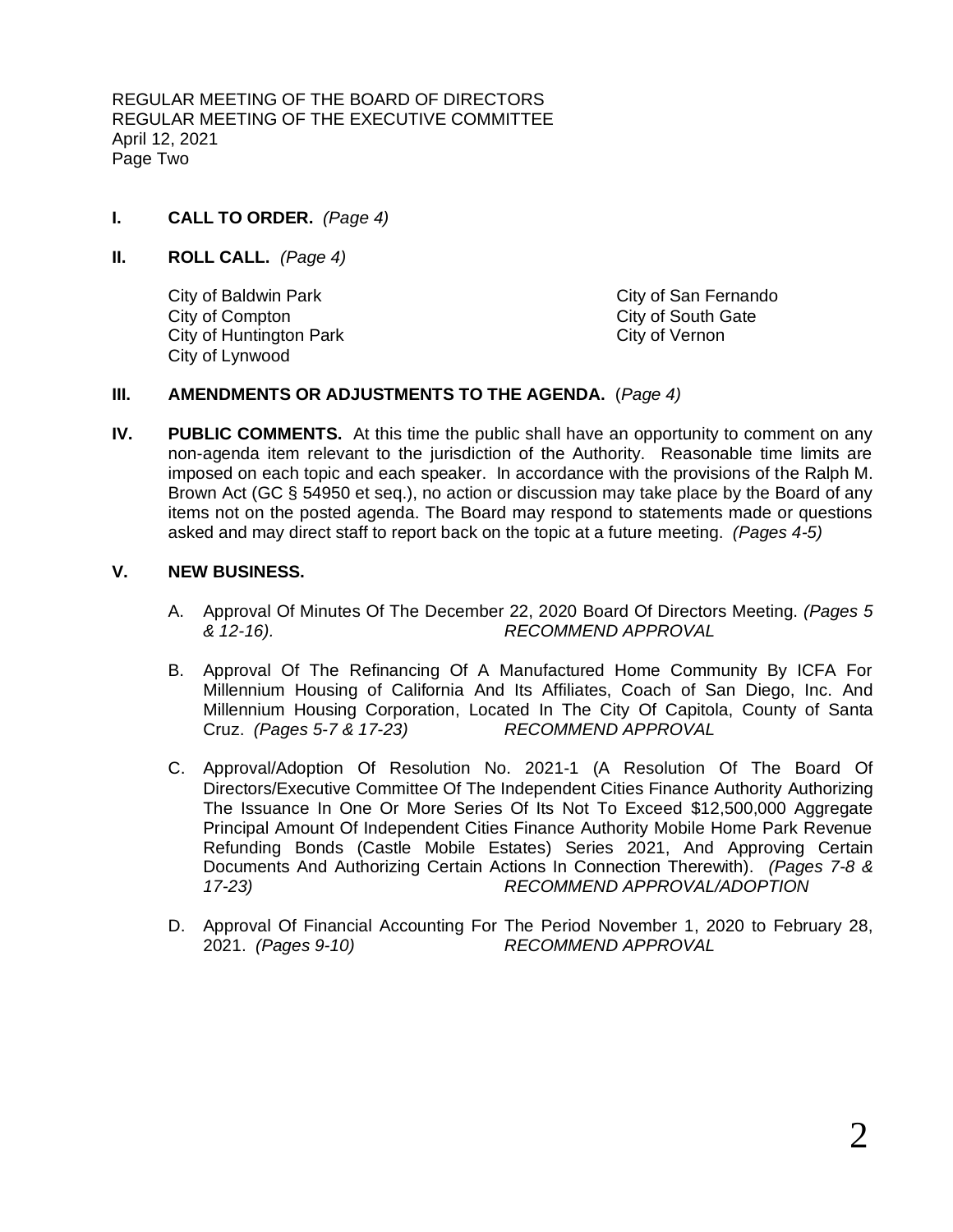REGULAR MEETING OF THE BOARD OF DIRECTORS REGULAR MEETING OF THE EXECUTIVE COMMITTEE April 12, 2021 Page Three

# **VI. COMMENTS FROM BOARD MEMBERS.** *(Page 11)*

- **VII. MATTERS FROM STAFF.** *(Page 11)*
- **VIII. ADJOURNMENT.** *(Page 11)*

The public shall have an opportunity to comment on any item as each item is considered by the Board/Executive Committee and prior to action being taken. Agenda reports are available at the Independent Cities Finance Authority office upon request by calling (877) 906-0941.

NOTICE: New items will not be considered after 1:00 p.m. unless the Board of Directors/Executive Committee votes to extend the time limit. Any items on the agenda that are not completed will be forwarded to the next regular Board of Directors/Executive Committee meeting.

IN COMPLIANCE WITH THE AMERICAN DISABILITIES ACT, IF YOU NEED SPECIAL ASSISTANCE TO PARTICIPATE IN THIS MEETING, PLEASE CONTACT THE INDEPENDENT CITIES FINANCE AUTHORITY AT (877) 906-0941. NOTIFICATION 48 HOURS PRIOR TO THE MEETING WILL ENABLE THE INDEPENDENT CITIES FINANCE AUTHORITY TO MAKE REASONABLE ARRANGEMENTS TO ENSURE ACCESSIBILITY TO THIS MEETING.

# *NOTE TO CITY CLERKS:*

*Please post this Meeting Notice just as you would a City Council agenda.*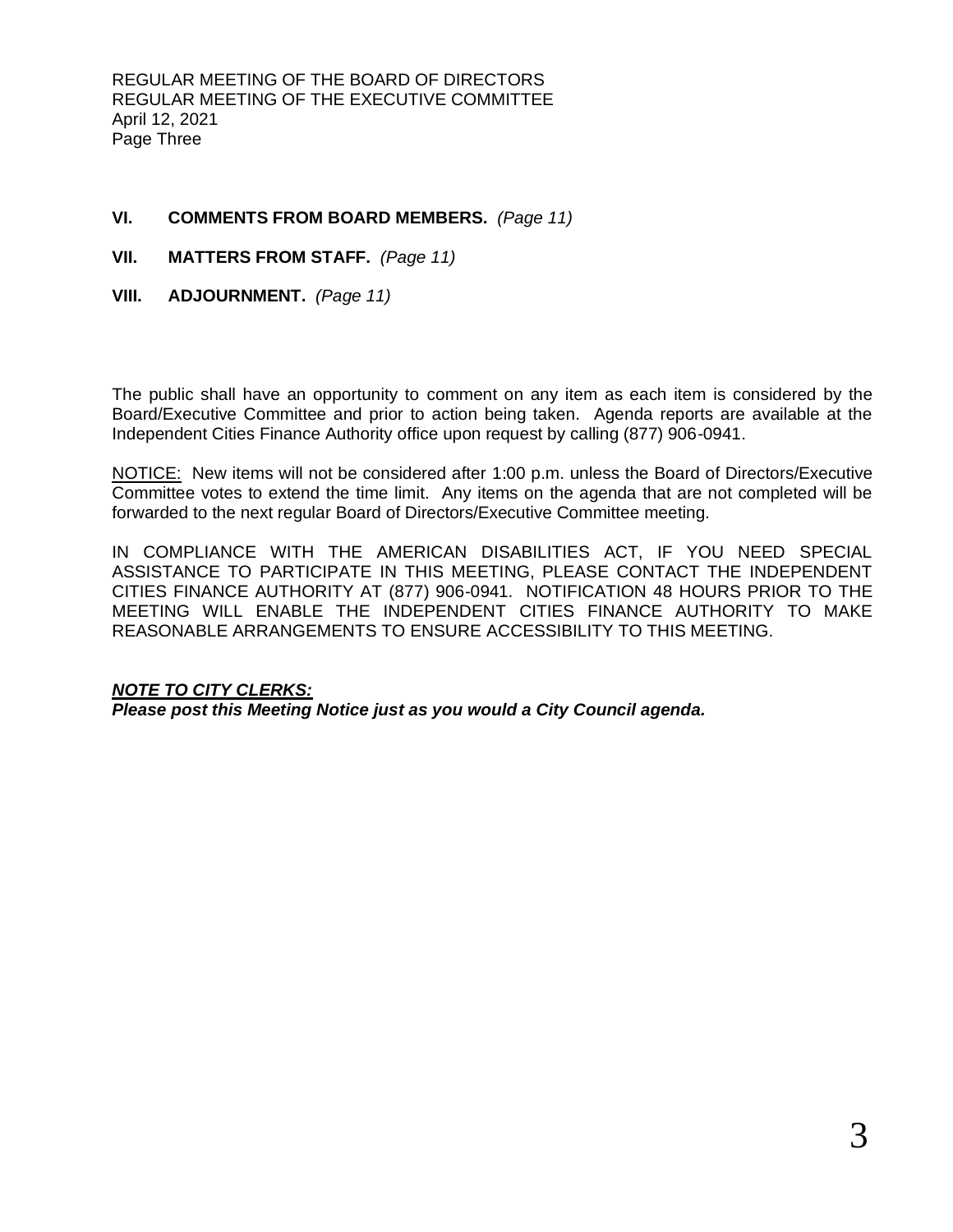# **INDEPENDENT CITIES FINANCE AUTHORITY**

# **REGULAR MEETING OF THE BOARD OF DIRECTORS REGULAR MEETING OF THE EXECUTIVE COMMITTEE**

**April 12, 2021 – 12:00 p.m.**

# **AGENDA SUMMARY**

# **I. CALL TO ORDER.**

# **II. ROLL CALL.**

A. MATERIAL ENCLOSED:

None.

B. COMMENTS:

A roll call of the following member cities will be conducted:

City of Baldwin Park City of San Fernando<br>
City of Compton City of South Gate City of Huntington Park City of Vernon City of Lynwood

City of South Gate

C. RECOMMENDATION:

None.

# **III. AMENDMENTS OR ADJUSTMENTS TO THE AGENDA.**

A. MATERIAL ENCLOSED:

None.

B. COMMENTS:

None.

C. RECOMMENDATION:

None.

# **IV. PUBLIC COMMENT.**

A. MATERIAL ENCLOSED:

None.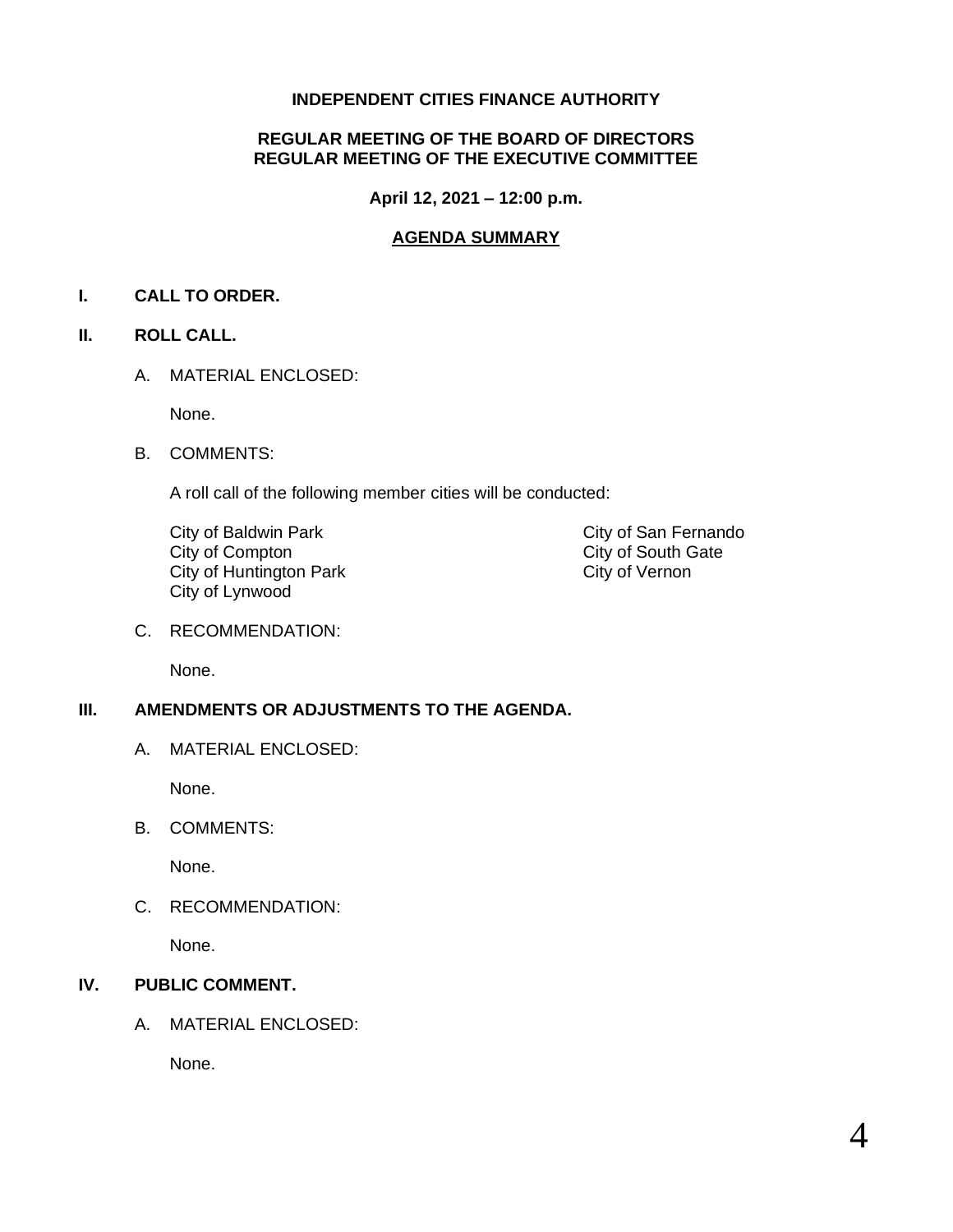## B. COMMENTS:

At this time the public shall have an opportunity to comment on any non-agenda item relevant to the jurisdiction of the Authority. Reasonable time limits are imposed on each topic and each speaker. In accordance with the provisions of the Ralph M. Brown Act (GC § 54950 et seq.), no action or discussion may take place by the Board of any items not on the posted agenda. The Board may respond to statements made or questions asked and may direct staff to report back on the topic at a future meeting.

C. RECOMMENDATION:

None.

# **V. NEW BUSINESS.**

- **A. APPROVAL OF MINUTES OF THE DECEMBER 22, 2020 BOARD OF DIRECTORS MEETING.**
	- A. MATERIAL ENCLOSED: **(PAGES 12-16)**

Minutes of the December 22, 2020 Board of Directors meeting.

B. COMMENTS:

None.

C. RECOMMENDATION:

Approve the minutes of the December 22, 2020 Board of Directors meeting.

## **B. APPROVAL OF THE REFINANCING OF A MANUFACTURED HOME COMMUNITY BY ICFA FOR MILLENNIUM HOUSING OF CALIFORNIA AND ITS AFFILIATES, COACH OF SAN DIEGO, INC. AND MILLENNIUM HOUSING CORPORATION, LOCATED IN THE CITY OF CAPITOLA, COUNTY OF SANTA CRUZ.**

A. MATERIAL ENCLOSED:

None.

B. COMMENTS:

## **Proposal:**

To refinance a manufactured home community in the City of Capitola, County of Santa Cruz (Castle Mobile Estates), located at 1099 38<sup>th</sup> Avenue, on behalf of Millennium Housing.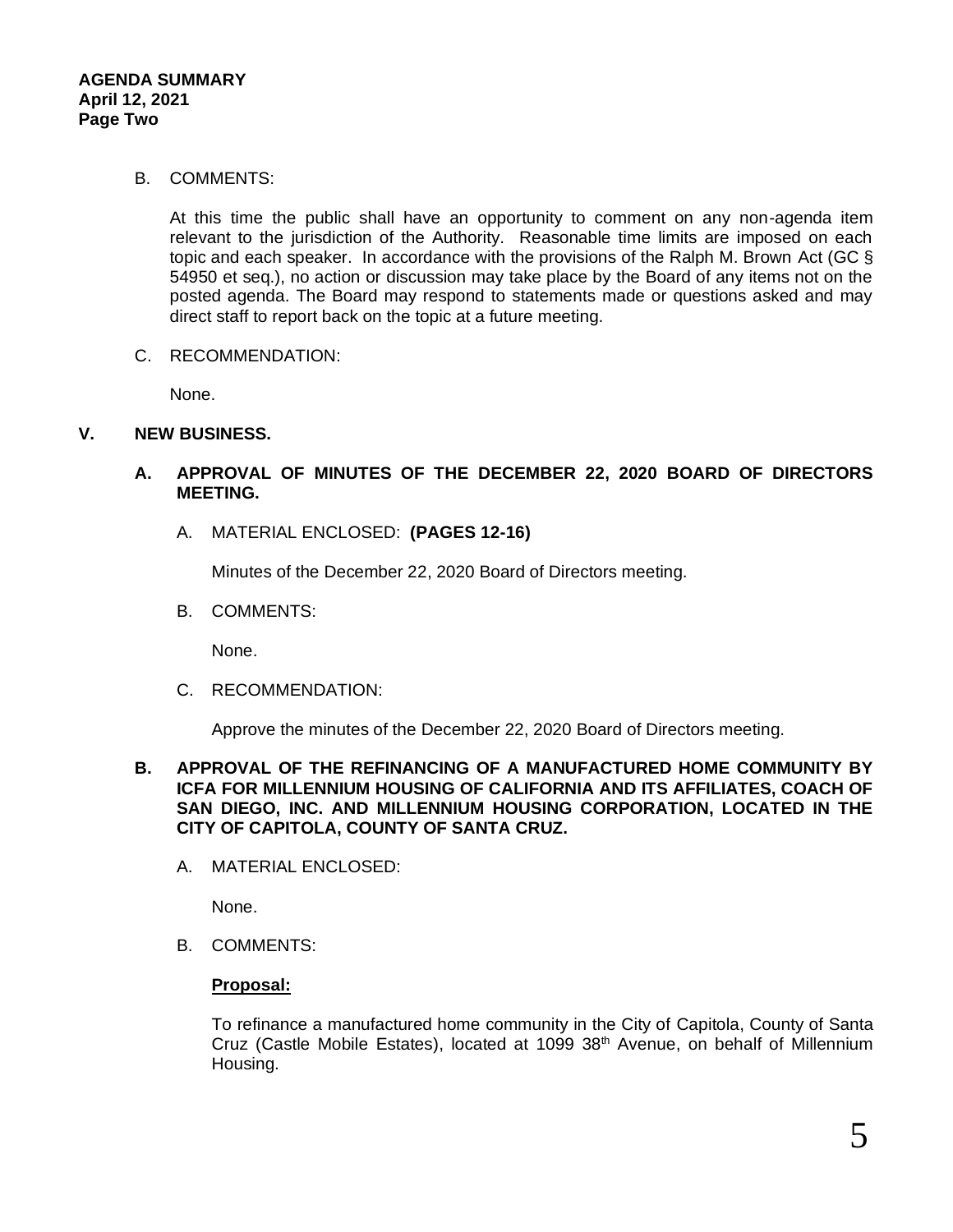Castle Mobile Estates comprises approximately 8.2 acres and consists of 108 mobile home spaces with single and double wide homes. Park site improvements include a laundry facility.

Millennium Housing purchased the park in July of 2011 through ICFA. Millennium is now seeking to refinance the park in order to repay a loan from the City and provide additional funds for improvements in the park.

By way of brief background, Millennium Housing of California and its affiliates have facilitated the purchase and/or refunding of twenty-four manufactured home communities through ICFA. The parks are located in the cities of Capitola, Carpinteria, Clovis, Fresno, Hermosa Beach, Morgan Hill, Moss Beach, Palm Springs, Rohnert Park, Salinas, San Juan Capistrano, San Marcos, Santa Rosa, Union City, and Yucaipa. In addition, Augusta Communities has purchased five separate manufactured home communities through ICFA in the cities of Montclair, Vista and Yucaipa.

The purchase by nonprofits of nearly, 6,000 manufactured home community spaces will have been financed by ICFA to date.

## **Financing Team:**

| Participant                         | Firm                                                                                           |
|-------------------------------------|------------------------------------------------------------------------------------------------|
| Issuer                              | Independent Cities Finance Authority                                                           |
| <b>Issuer's Counsel</b>             | Best Best & Krieger LLP                                                                        |
| <b>Bond Counsel</b>                 | Gilmore & Bell, P.C.                                                                           |
| Underwriter                         | Newcomb Williams Financial<br>Group<br>(Securities offered through Stinson Securities,<br>LLC) |
| Oversight Agent/Dissemination Agent | Wolf & Company, Inc.                                                                           |
| Trustee                             | U.S. Bank National Association                                                                 |
| <b>Trustee's Counsel</b>            | Dorsey & Whitney LLP                                                                           |
| <b>Borrower</b>                     | <b>Millennium Housing</b>                                                                      |
| <b>Borrower's Counsel</b>           | Charles & Kane, LLP                                                                            |
| Borrower's 501(c)(3) Counsel        | Goldfard & Lipman                                                                              |

The financing team for this transaction is as follows:

# **Costs of Issuance:**

The costs of issuance will be covered partially by the funds from the issue that are permitted to be used for this purpose by federal guidelines. The financing of this project is estimated generally as follows (please note that these numbers are preliminary and are subject to change):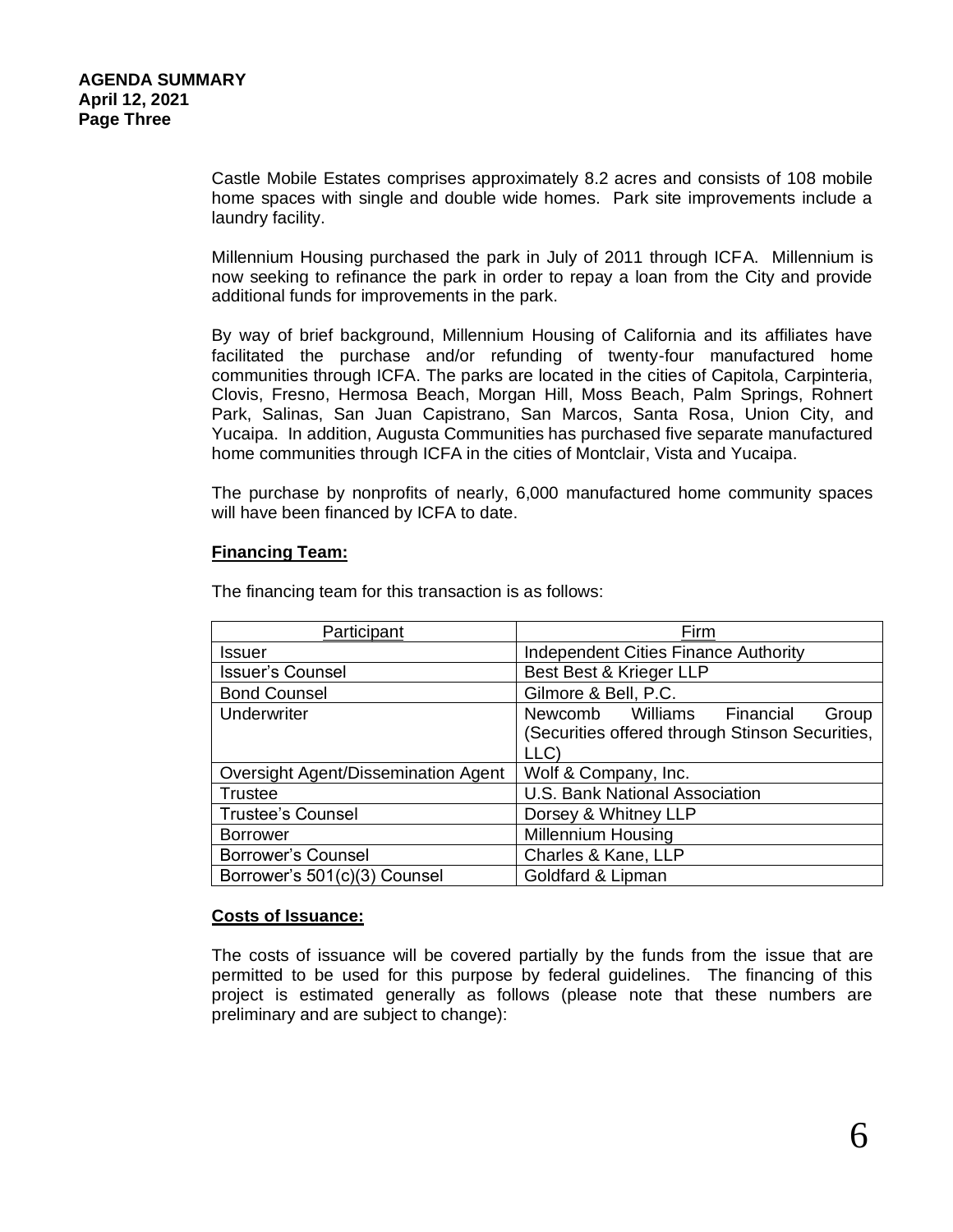| <b>SOURCES:</b>                                     |                  |
|-----------------------------------------------------|------------------|
| Par Amount of Bonds                                 | \$10,620,000.00  |
| <b>Transfers from Prior Issue DSR Funds</b>         | 472,712.00       |
| <b>Transfers from Series B DSRF</b>                 | 47,000.00        |
| <b>Transfers from Prior Issue Debt Service Fund</b> | 166,002.00       |
| <b>Transfer from Surplus Fund</b>                   | 374,354.00       |
| <b>Transfer from Prior R&amp;R Fund</b>             | 131,000.00       |
| TOTAL SOURCE OF FUNDS                               | \$11,811,068.00  |
| USES:                                               |                  |
| Total Underwriter's Discount (1.500%)               | \$<br>159,300.00 |
| Costs of Issuance                                   | 242,800.00       |
| <b>Issuer Fee</b>                                   | 21,240.00        |
| Deposit to Debt Service Reserve Fund (DSRF)         | 471,473.00       |
| Deposit to Current Refunding Fund                   | 5,882,380.32     |
| Payoff Seller Carry Back                            | 2,750,000.00     |
| Payoff Agency Loan                                  | 2,066,839.85     |
| <b>Repair and Replacement Fund</b>                  | 115,243.00       |
| Payoff Series 2011B Bond                            | 96,863.00        |
| Rounding Amount                                     | 4,928.83         |
| <b>TOTAL USES OF FUNDS</b>                          | \$11,811,068.00  |

## **Bond Documents:**

The ICFA resolution approving the bond documents are enumerated under Agenda Item C.

C. RECOMMENDATION:

Approve all aspects of the proposed project for Castle Mobile Estates.

- **C. APPROVAL/ADOPTION OF RESOLUTION NO. 2021-1 (A RESOLUTION OF THE BOARD OF DIRECTORS/EXECUTIVE COMMITTEE OF THE INDEPENDENT CITIES FINANCE AUTHORITY AUTHORIZING THE ISSUANCE IN ONE OR MORE SERIES OF ITS NOT TO EXCEED \$12,500,000 AGGREGATE PRINCIPAL AMOUNT OF INDEPENDENT CITIES FINANCE AUTHORITY MOBILE HOME PARK REVENUE REFUNDING BONDS (CASTLE MOBILE ESTATES) SERIES 2021, AND APPROVING CERTAIN DOCUMENTS AND AUTHORIZING CERTAIN ACTIONS IN CONNECTION THEREWITH).**
	- A. MATERIAL ENCLOSED: **([PAGES 17-23] AND UNNUMBERED BOND DOCUMENTS DELIVERED UNDER SEPARATE COVER)**
		- 1. Resolution 2021-1 (**Pages 17-23)**
		- 2. Indenture of Trust
		- 3. Loan Agreement
		- 4. Regulatory Agreement
		- 5. Administration and Oversight Agreement
		- 6. Preliminary Official Statement
		- 7. Purchase Contract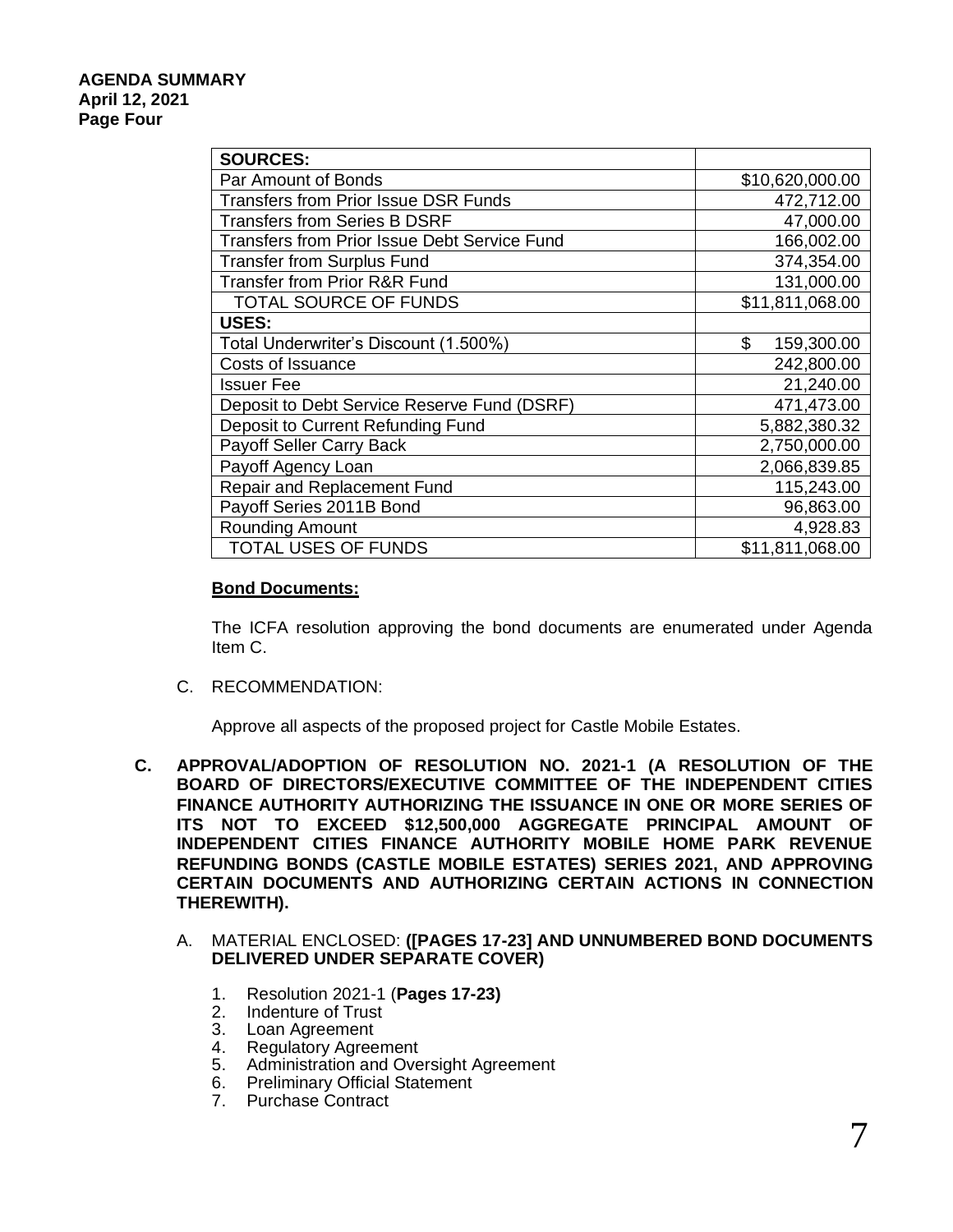## B. COMMENTS:

### **Documents:**

The resolution is included in the packet; the draft bond documents were distributed via email for review. For more details, please refer first to the Preliminary Official Statement and then to the individual documents contained therein.

### **ICFA Payment and Responsibilities**

ICFA will receive a fee at closing equal to 20 basis points times the principal amount of the bonds issued. ICFA will thereafter receive an annual fee equal to 10 basis points on the outstanding principal of the bonds as long as the bonds are outstanding. The obligation of Millennium Housing of California to pay these fees is set forth in the Regulatory Agreement.

The bonds are not a financial obligation of the Authority. They are payable solely from revenues from Castle Mobile Estates pledged by Millennium Housing of California to repayment of the bonds. This pledge is further secured by the Deed of Trust in favor of the Bond Trustee.

Generally, after issuance of the bonds, ICFA's responsibilities will be limited to reviewing reports provided by the Oversight Agent and the Trustee.

## **City of Capitola Obligations**

The City of Capitola will conduct a TEFRA hearing on April 8, 2021 to approve the bond financing by ICFA.

## **Summary**

The bond documents referred to above may be modified by the President, staff and General Legal Counsel to the extent necessary to carry out the purposes expressed by the Board of Directors/Executive Committee in Resolution 2021-1 following the distribution of this packet and action by the Board of Directors/Executive Committee.

Any and all questions regarding the myriad of bond documents can be answered by the various consultants participating in the meeting.

## C. RECOMMENDATION:

- 1. Approve/adopt Resolution 2021-1 approving the bond issuance and the various agreements and documents relating thereto; and
- 2. Authorize President Ballin and staff to execute all necessary documents.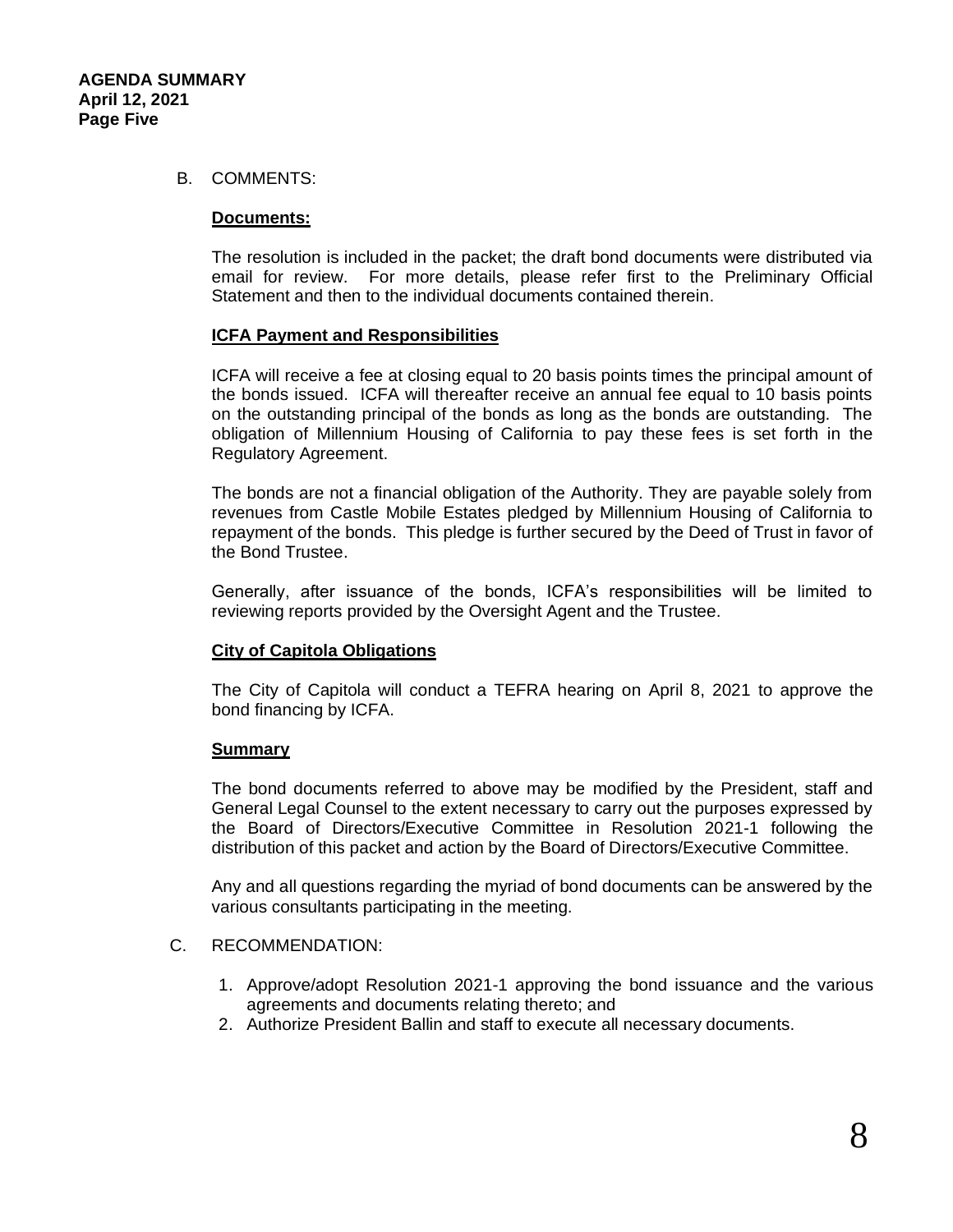# **D. APPROVAL OF FINANCIAL ACCOUNTING FOR THE PERIOD NOVEMBER 1, 2020 TO FEBRUARY 28, 2021.**

## A. MATERIAL ENCLOSED:

None.

## B. COMMENTS:

Receipts for the period November 1, 2020 to February 28, 2021 were as follows:

| MASH payments (annual fees)                    | \$<br>267.93 |
|------------------------------------------------|--------------|
| Castle monthly fees (4 months)                 | 1,930.00     |
| Yucaipa monthly fees (4 months)                | 1,985.00     |
| Vista de Santa Barbara monthly fees (4 months) | 2,783.32     |
| Hacienda Valley monthly fees (4 months)        | 3,196.83     |
| Palm Springs monthly fees (4 months)           | 3,483.32     |
| Zions Bank (charter school quarterly fees)     | 3,658.11     |
| Palomar East monthly fees (4 months)           | 4,101.68     |
| Santa Rosa monthly fees (4 months)             | 4,404.00     |
| Westlake/Millbrook monthly fees (4 months)     | 5,529.16     |
| Palomar West monthly fees (4 months)           | 5.930.00     |
| Rancho Vallecitos monthly fees (4 months)      | 6,361.68     |
| Rohnert Park monthly fees (4 months)           | 6,909.59     |
| Augusta Communities (quarterly fees)           | 7,276.56     |
| Pillar Ridge monthly fees (4 months)           | 9,112.00     |
| The Woods monthly fees (4 months)              | 9,960.00     |
| San Juan monthly fees (4 months)               | 11,212.00    |
| Union City monthly fees (4 months)             | 11,366.64    |
| <b>TOTAL RECEIPTS</b>                          | \$99,467.82  |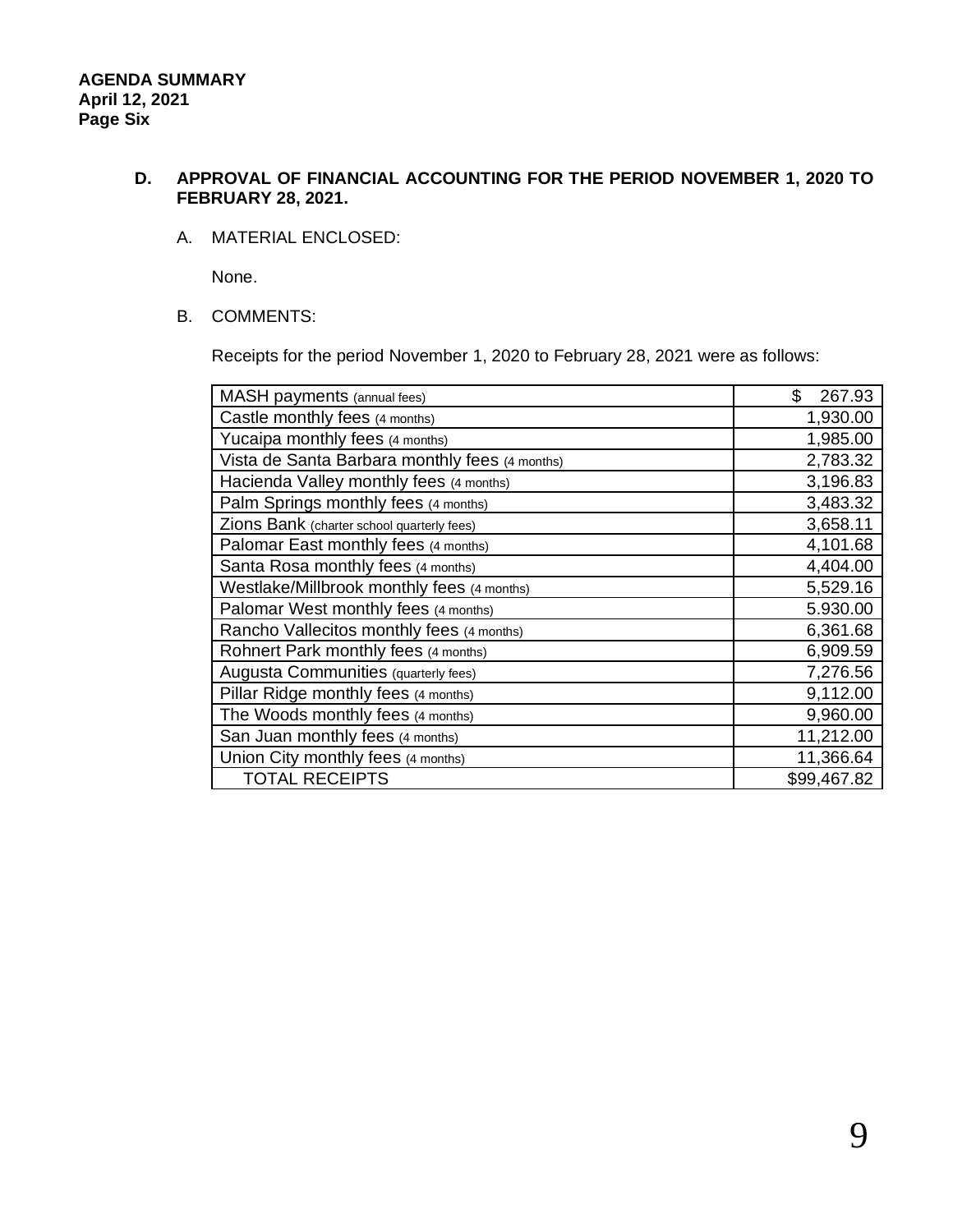Expenditures for the period November 1, 2020 to February 28, 2021 were as follows:

| Trackdown Management (sponsorship)                   | \$1,100.00   |
|------------------------------------------------------|--------------|
| The UPS Store (notary & shipping fees)               | 112.84       |
| Best Best & Krieger (legal services)                 | 11,828.00    |
| Tripepi Smith (public relations)                     | 375.00       |
| Smith, Alvarez & Castillo (staff services)           | 19,331.25    |
| Vasquez & Company (audit fees)                       | 5,500.00     |
| Best Best & Krieger LLP (legal services)             | 4,041.30     |
| Tripepi Smith (public relations)                     | 131.25       |
| Smith, Alvarez & Castillo (staff services)           | 19,331.25    |
| Sylvia Ballin (Board meeting stipend)                | 150.00       |
| Aja Brown (Board meeting stipend)                    | 150.00       |
| Diana Gonzales (Board meeting stipend)               | 150.00       |
| Eduardo Martinez (Board meeting stipend)             | 150.00       |
| Marisela Santana (Board meeting stipend)             | 150.00       |
| Smith, Alvarez & Castillo (staff services)           | 19,331.25    |
| Tripepi Smith (public relations)                     | 975.00       |
| Best Best & Krieger (legal fees)                     | 4,000.00     |
| See's Candy (gift cards)                             | 440.00       |
| <b>Charles Conway (accounting fees)</b>              | 6,480.00     |
| Best Best & Krieger (legal fees)                     | 3,245.98     |
| Smith, Alvarez & Castillo (staff services)           | 19,331.25    |
| Tripepi Smith (public relations)                     | 775.00       |
| California Contract Cities Association (sponsorship) | 2,000.00     |
| <b>TOTAL EXPENDITURES</b>                            | \$119,079.37 |

ICFA account balances as of February 28, 2021 are as follows:

Bank of America - \$121,888.31 LAIF - \$368,985.53

It should also be noted that ICFA has one outstanding loan to Augusta Communities in the amount of \$90,000, with an outstanding balance of \$68,154.08.

C. RECOMMENDATION:

Approve the financial accounting for the period November 1, 2020 to February 28, 2021.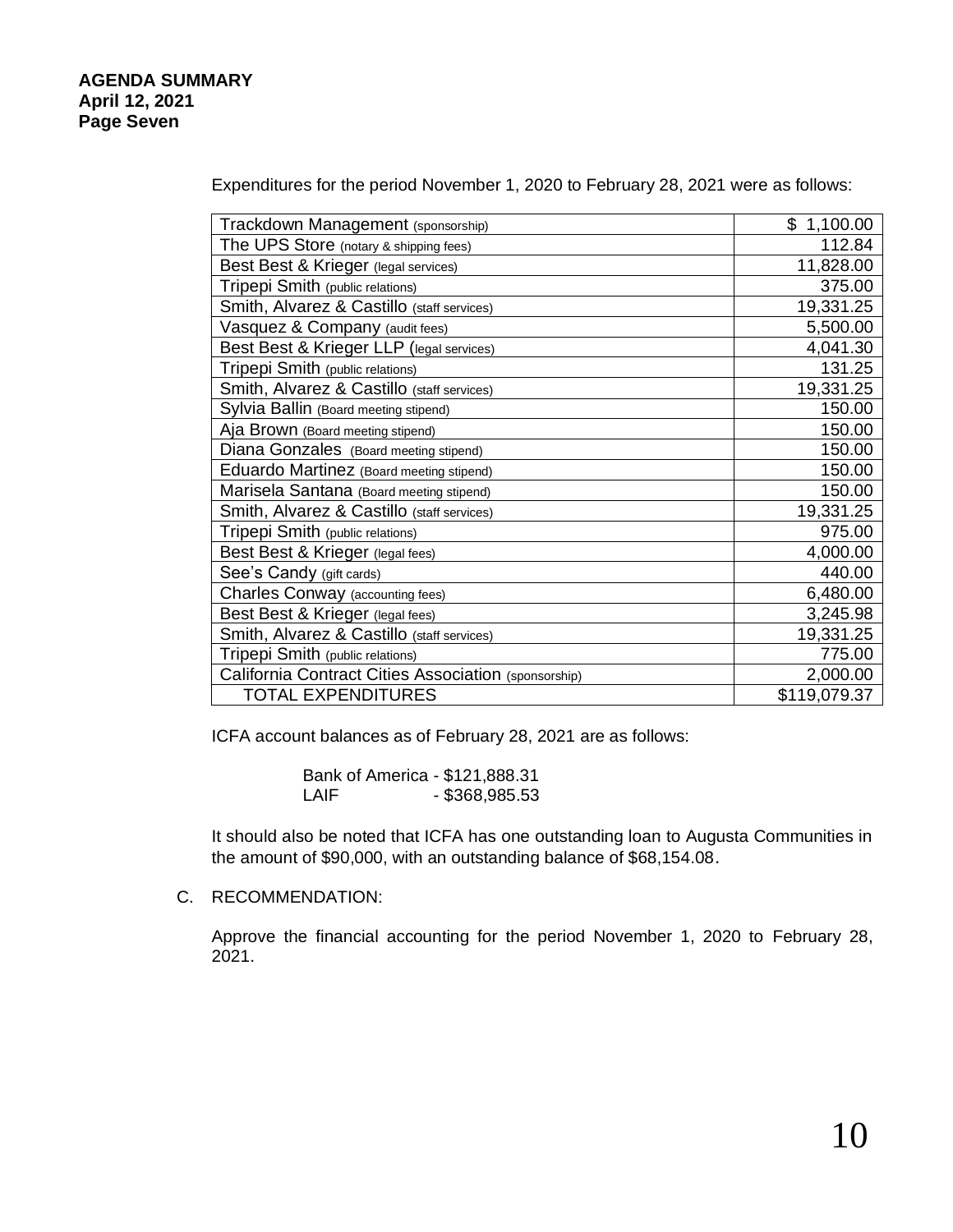# **AGENDA SUMMARY April 12, 2021 Page Eight**

# **VI. COMMENTS FROM BOARD MEMBERS.**

A. MATERIAL ENCLOSED:

None.

B. COMMENTS:

None.

C. RECOMMENDATION:

None

# **VII. MATTERS FROM STAFF.**

A. MATERIAL ENCLOSED:

None.

B. COMMENTS:

None.

C. RECOMMENDATION:

None.

**VIII. ADJOURNMENT.**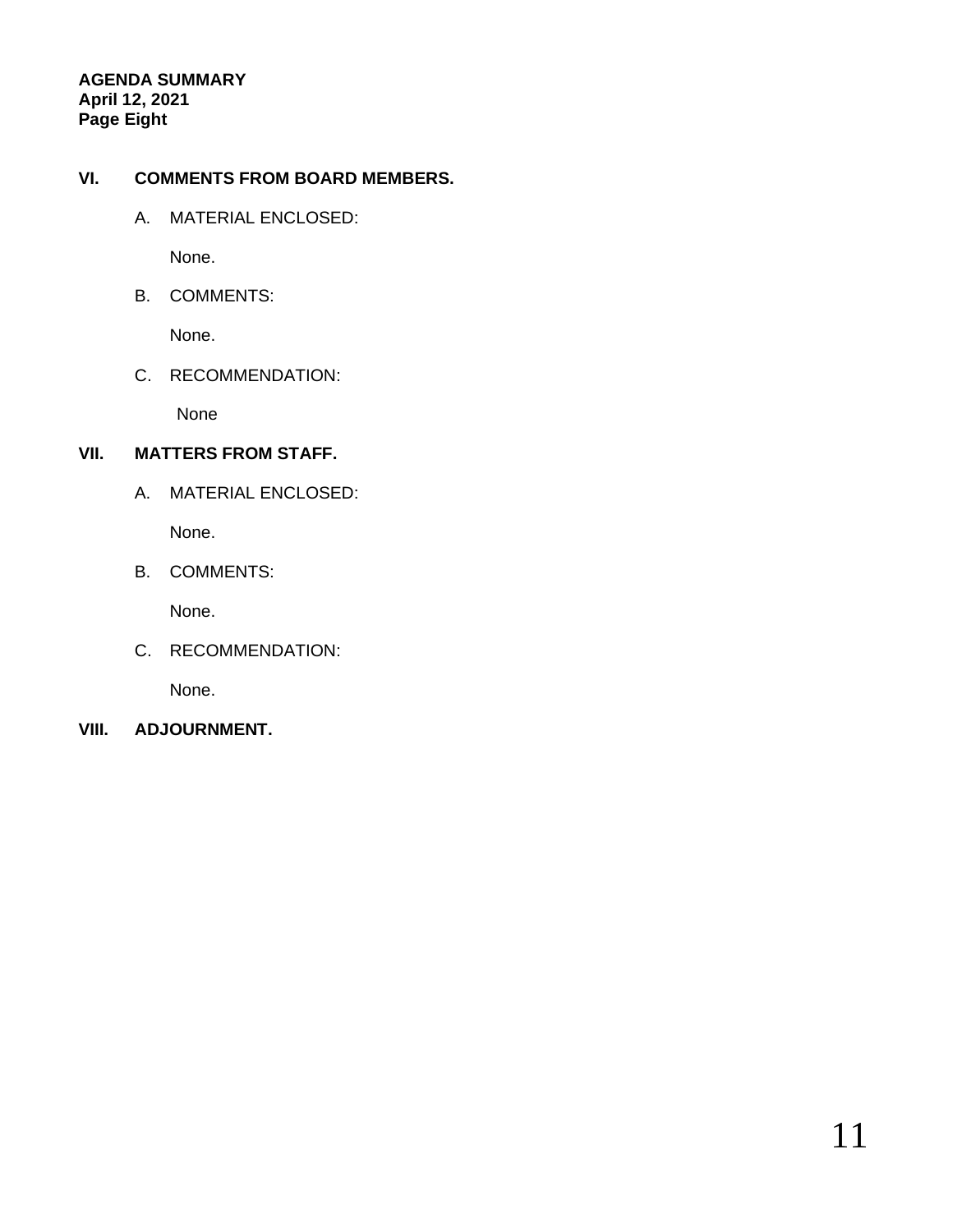#### **INDEPENDENT CITIES FINANCE AUTHORITY**

## **BOARD OF DIRECTORS REGULAR MEETING December 22, 2020**

#### **MINUTES**

#### **I. CALL TO ORDER.**

The regular meeting of the Board of Directors of the Independent Cities Finance Authority (ICFA) was called to order on December 22, 2020 at 12:01 p.m. by President Sylvia Ballin.

### **II. ROLL CALL.**

**Members Of The Executive Committee/Board of Directors Present (Voting)** Sylvia Ballin, President San Fernando Aja Brown Compton Diana Gonzales Vernon Eduardo "Eddie" Martinez Huntington Park Marisela Santana and Lynwood

#### **Alternate Members Of The Board of Directors Present** None

The cities of Baldwin Park and South Gate were not represented by a voting member.

#### **Guests Present**

Julie Ann Anopol Willdan Financial Services Vanessa Legbandt Stradling Yocca Carlson Rauth Daniel Louie Willdan Financial Services Jose Vera **Raymond James** Wes Wolf  $W$  Wolf & Company, Inc.

#### **Staff Present**

Ruben Duran Best Best & Krieger LLP Mrunal Shaw **Best Best & Krieger LLP** Debbie Smith Smith, Alvarez & Castillo/ICFA

#### **III. AMENDMENTS OR ADJUSTMENTS TO THE AGENDA.**

There were no amendments or adjustments to the agenda.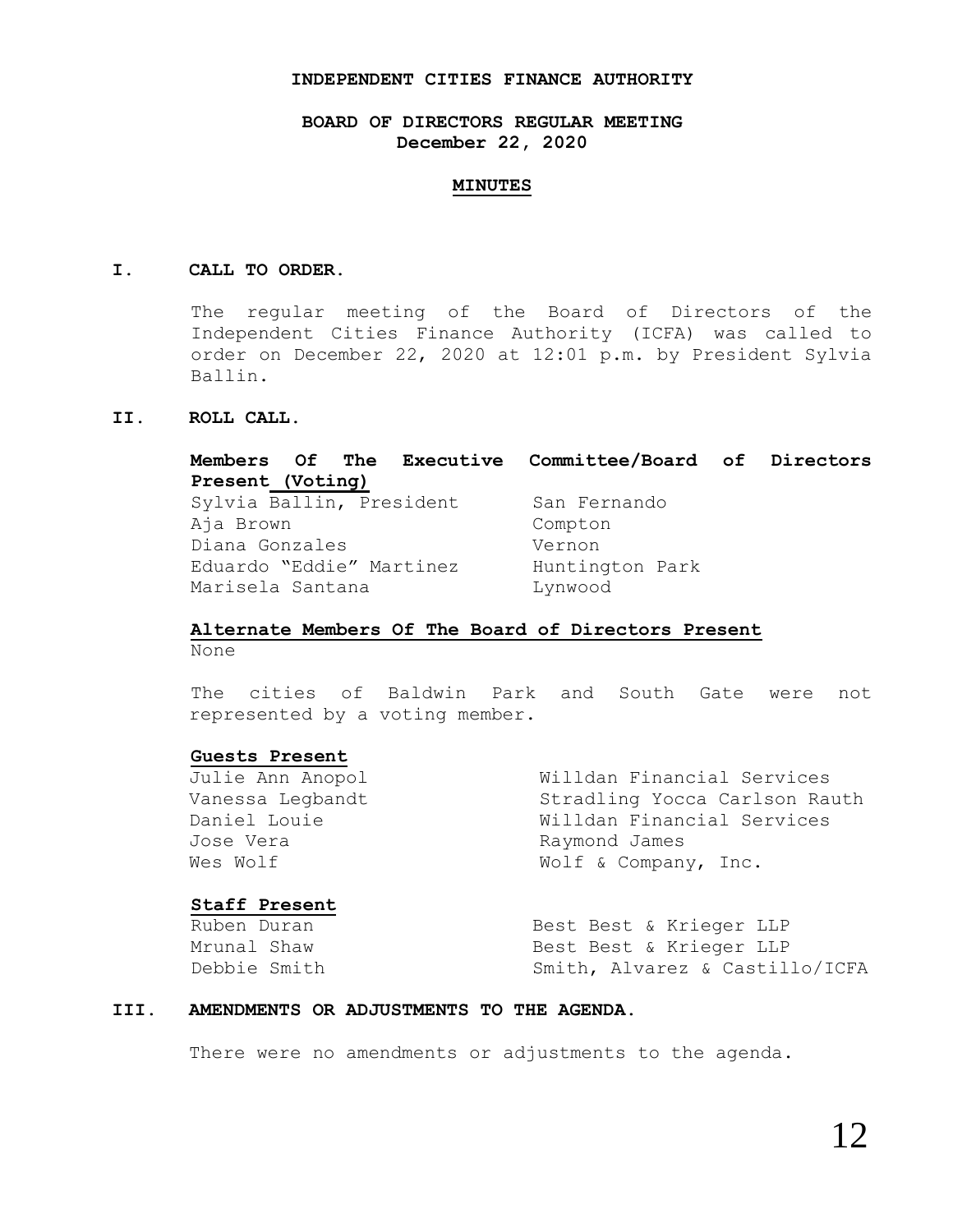### **IV. PUBLIC COMMENTS.**

There were no members of the public who wished to speak.

#### **V. NEW BUSINESS.**

## **A. APPROVAL OF THE MINUTES OF THE JUNE 22, 2020 BOARD OF DIRECTORS MEETING.**

It was moved by Marisela Santana, seconded by Eduardo Martinez, and carried by the following roll call vote to approve the minutes of the June 22, 2020 Board of Directors meeting:

- AYES: Sylvia Ballin (San Fernando), Aja Brown (Compton), Diana Gonzales (Vernon), Eduardo Martinez (Huntington Park), Marisela Santana (Lynwood) NOES: None ABSTAIN: None ABSENT: City of Baldwin Park, City of South Gate
- **B. APPROVAL OF THE ISSUANCE OF INDEPENDENT CITIES FINANCE AUTHORITY (CITY OF COMPTON, CALIFORNIA) SALES TAX REVENUE BONDS UTILIZING MEASURE M, MEASURE R, AND PROPOSITION C SALES TAX RECEIPTS FOR THE PURPOSES OF FINANCING THE CONSTRUCTION OF LOCAL STREET AND ROAD IMPROVEMENT PROJECTS IN THE CITY OF COMPTON, CALIFORNIA.**

Staff reported generally as follows:

The City of Compton is proposing to issue bonds through ICFA to finance the construction of street improvement and infrastructure projects utilizing their Metropolitan Transportation Authority (Metro) Measure M, Measure R, and Proposition C sales tax receipts.

Staff introduced the following members of the financing team:

- Julie Ann Anopol from Willdan Financial Services (Municipal Advisor) who discussed Metro's local return program and how it relates to the City of Compton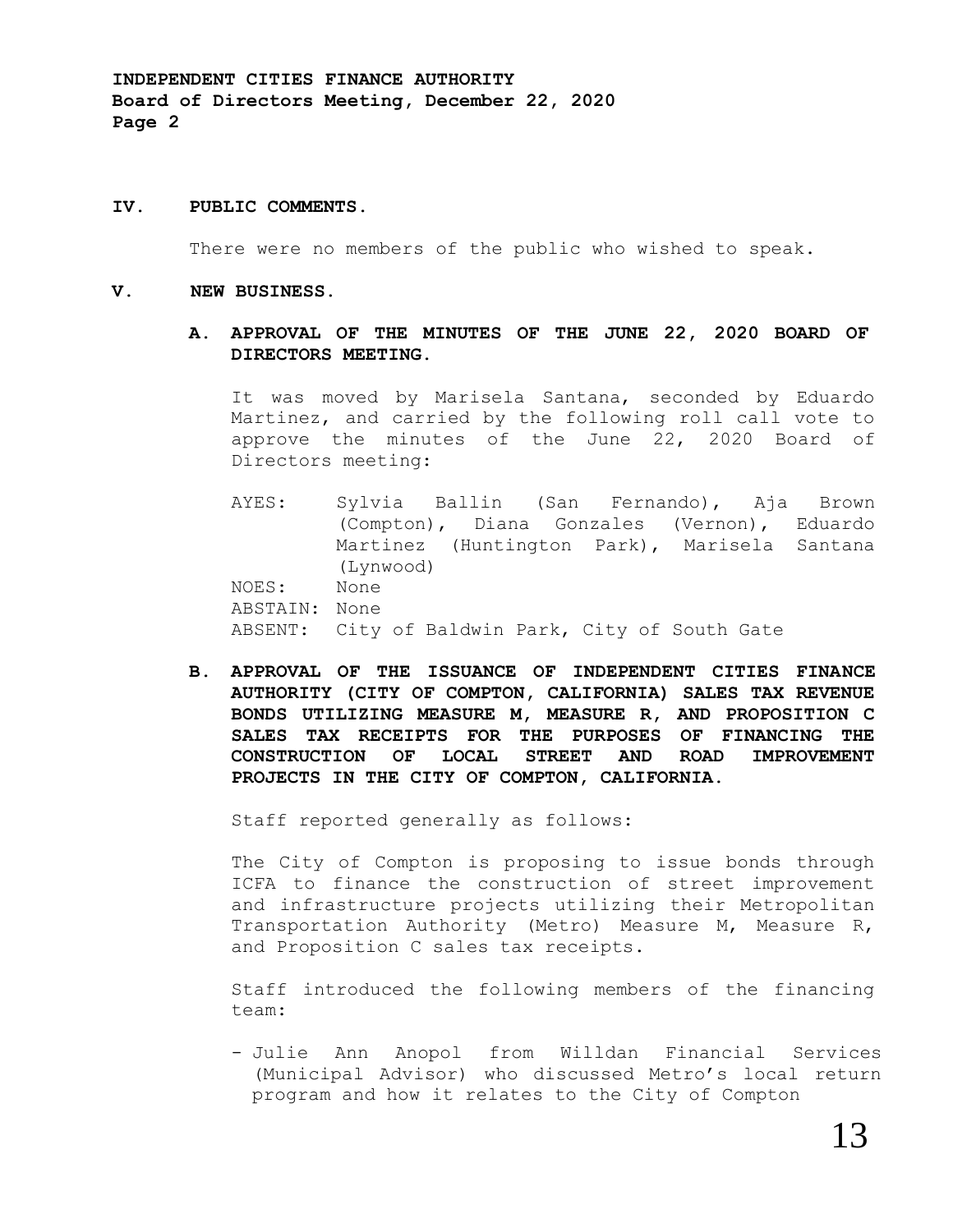- Jose Vera of Raymond James (Underwriter) reviewed the financial aspects of the issuance
- Vanessa Legbandt from Stradling Yocca Carlson Rauth (Co-Bond and Disclosure Counsel) who discussed the legal documents
- Daniel Louie from Willdan Financial Services (Municipal Advisor) who discussed the timeline of the project

It was noted that ICFA will receive a fee at closing of 20 basis points times the principal amount of the bonds issued, and will thereafter receive an annual fee equal to 10 basis points on the outstanding principal of the bonds.

It was also noted that the City of Compton conducted a public hearing and adopted the necessary documents to approve the bond financing at its meeting held December 15, 2020.

In addition, it was noted that the bonds are not an obligation of the Authority. All expenditures are paid solely from Measure M, Measure R, and Proposition C receipts pledged by the City of Compton for repayment of the bonds.

President Ballin asked if there were any questions or comments.

Aja Brown, City of Compton, thanked those members of the financing team for their efforts which will allow the City to restore their dignity to the community by improving their streets and other infrastructure projects through this bond financing.

President Ballin expressed her support of the City of Compton and thanked Major Brown for allowing ICFA to be part of the process in improving their City.

It was moved by Aja Brown, seconded by Marisela Santana, and carried by the following roll call vote to approve all aspects of the proposed project for the City of Compton sales tax revenue bond financing: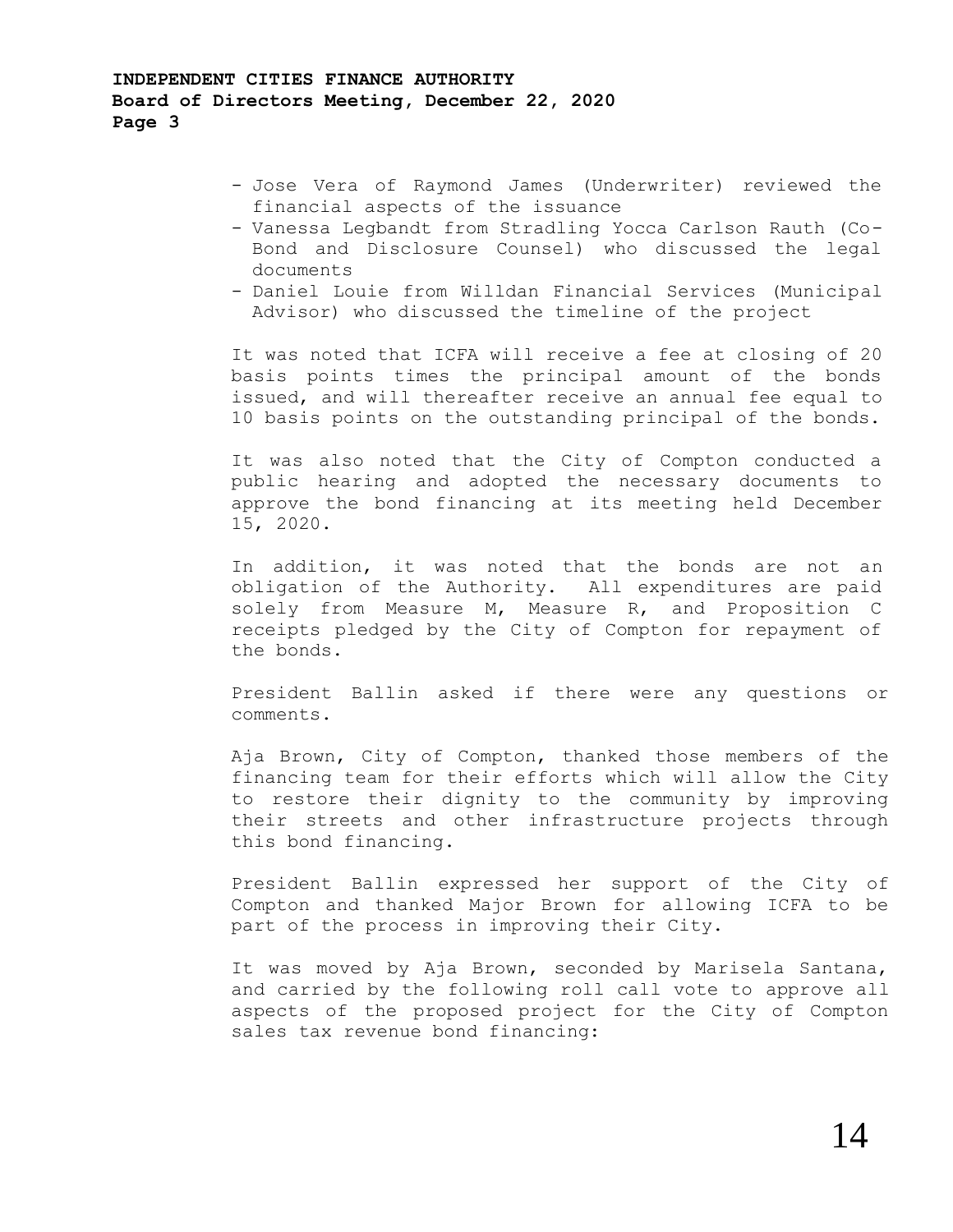**INDEPENDENT CITIES FINANCE AUTHORITY Board of Directors Meeting, December 22, 2020 Page 4**

- AYES: Sylvia Ballin (San Fernando), Aja Brown (Compton), Diana Gonzales (Vernon), Eduardo Martinez (Huntington Park), Marisela Santana (Lynwood) NOES: None ABSTAIN: None ABSENT: City of Baldwin Park, City of South Gate
- **C. APPROVAL/ADOPTION OF RESOLUTION NO. 2020-2 (A RESOLUTION OF THE BOARD OF DIRECTORS/EXECUTIVE COMMITTEE OF THE INDEPENDENT CITIES FINANCE AUTHORITY AUTHORIZING THE ISSUANCE OF THE INDEPENDENT CITIES FINANCE AUTHORITY (CITY OF COMPTON, CALIFORNIA), SALES TAX REVENUE BONDS; THE EXECUTION AND DELIVERY BY THE AUTHORITY OF AN INSTALLMENT SALE AGREEMENT, TRUST AGREEMENT AND BOND PURCHASE AGREEMENT; AUTHORIZING THE DISTRIBUTION OF A LIMITED OFFERING MEMORANDUM IN CONNECTION WITH THE ISSUANCE OF THE BONDS; AND AUTHORIZING THE EXECUTION OF NECESSARY DOCUMENTS AND CERTIFICATES AND RELATED ACTIONS.**

Staff noted that this item approves all the bond documents (previously discussed by Co-Bond and Disclosure Counsel) and all aspects of the financing relative to the City of Compton sales tax revenue bond issuance.

President Ballin asked if there were any questions or comments. There were none.

It was moved by Eduardo Martinez, seconded by Marisela Santana, and carried by the following roll call vote to: 1) approve/adopt Resolution 2020-2 approving the bond issuance and the various agreements and documents relating thereto; 2) authorize General Legal Counsel to work with respective parties to finalize necessary documents; and 3) authorize President Ballin and staff to execute any and all necessary documents relating thereto:

AYES: Sylvia Ballin (San Fernando), Aja Brown (Compton), Diana Gonzales (Vernon), Eduardo Martinez (Huntington Park), Marisela Santana (Lynwood) NOES: None ABSTAIN: None ABSENT: City of Baldwin Park, City of South Gate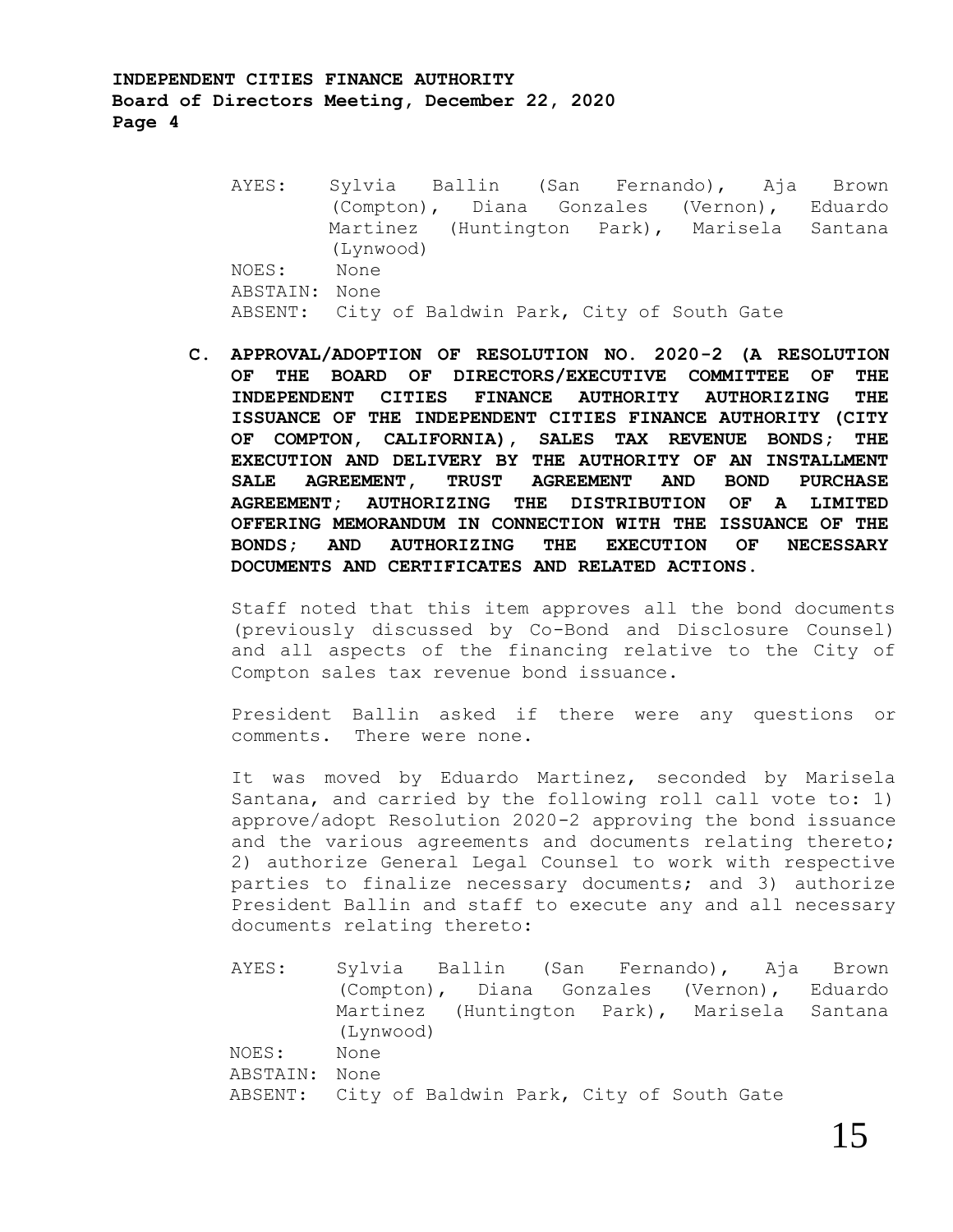## **D. APPROVAL OF FINANCIAL ACCOUNTING FOR THE PERIOD JUNE 1, 2020 TO OCTOBER 31, 2020.**

Staff provided a report on the accounting for the period noted.

President Ballin asked if there were any questions or comments. There were none.

It was moved by Marisela Santana, seconded by Aja Brown, and carried by the following roll call vote to approve the financial accounting for the period June 1, 2020 to October 31, 2020:

AYES: Sylvia Ballin (San Fernando), Aja Brown (Compton), Diana Gonzales (Vernon), Eduardo Martinez (Huntington Park), Marisela Santana (Lynwood) NOES: None ABSTAIN: None ABSENT: City of Baldwin Park, City of South Gate

### **VI. COMMENTS FROM BOARD MEMBERS.**

President Ballin thanked everyone for their participation in the meeting, especially during these challenging times. She noted that she looks forward to the time where meetings can be held in person and wished everyone a safe and happy holiday season.

#### **VII. COMMENTS FROM STAFF.**

There were no comments from staff.

#### **VIII. ADJOURNMENT.**

There being no further business to be discussed, the meeting was adjourned at 12:20 p.m.

Respectfully submitted,

 $\sqrt{s/2}$ 

Deborah J. Smith Executive Director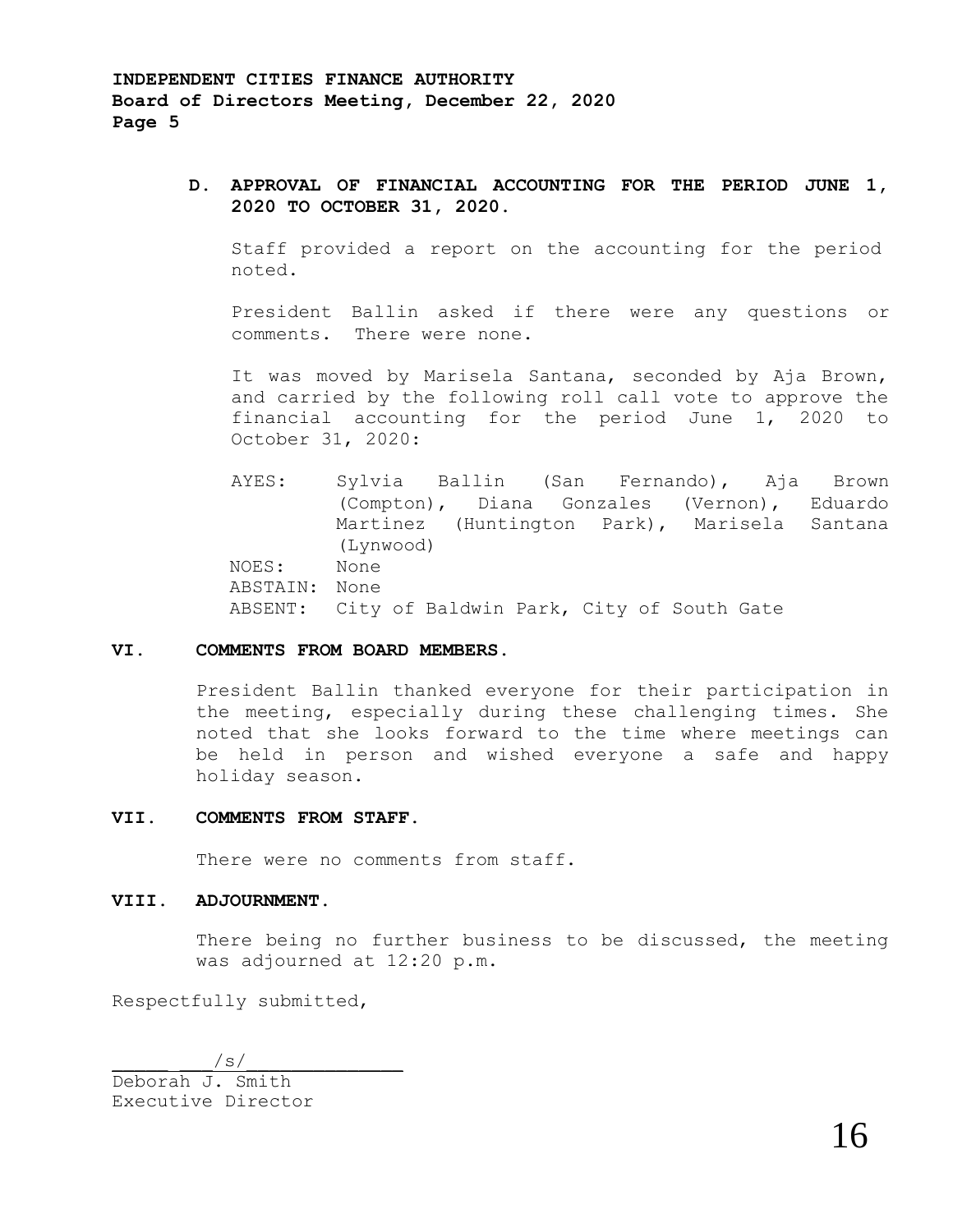A RESOLUTION OF THE BOARD OF DIRECTORS/EXECUTIVE COMMITTEE OF THE INDEPENDENT CITIES FINANCE AUTHORITY AUTHORIZING THE ISSUANCE IN ONE OR MORE SERIES OF ITS NOT TO EXCEED \$12,500,000 AGGREGATE PRINCIPAL AMOUNT OF INDEPENDENT CITIES FINANCE AUTHORITY MOBILE HOME PARK REVENUE REFUNDING BONDS (CASTLE MOBILE ESTATES) SERIES 2021, AND APPROVING CERTAIN DOCUMENTS AND AUTHORIZING CERTAIN ACTIONS IN CONNECTION THEREWITH.

WHEREAS, the Independent Cities Finance Authority, a joint powers authority duly organized and existing under the laws of the State of California (the "Authority"), is authorized to issue bonds pursuant to Chapter 8 of Part 5 of Division 31 of the Health and Safety Code of the State of California (the "Act") to finance the acquisition and refinancing of mobile home parks by nonprofit organizations within the jurisdiction of the Authority; and

WHEREAS, the Authority previously issued its Mobile Home Park Revenue Bonds (Castle Mobile Estates) Series 2011A (the "Prior Series A Bonds"), its Mobile Home Park Subordinate Revenue Bonds (Castle Mobile Estates) Series 2011B (Federally Taxable) (the "Prior Series B Bonds") and its Mobile Home Park Subordinate Revenue Bonds (Castle Mobile Estates) Series 2011C (the "Prior Series C Bonds" and collectively with the Prior Series A Bonds and the Prior Series B Bonds, the "Prior Bonds") pursuant to an Indenture of Trust, dated as of July 1, 2011 (the "Prior Indenture"), between the Authority and MUFG Union Bank, N.A. (formerly known as Union Bank, N.A.), in such capacity (the "Prior Trustee"), and loaned the proceeds of the Prior Bonds (the "Prior Loan") to Millennium Housing LLC, a California limited liability company (the "Borrower"), in order to provide financing with respect to the acquisition and improvement of a mobile home park with approximately 108 spaces known as the Castle Mobile Estates (the "Project") located at 1099 38th Avenue, Capitola, California; and

WHEREAS, the Borrower has requested that the Authority issue and sell one or more series of its revenue refunding bonds for the purpose of refinancing the Prior Loan, refunding the Prior Bonds, refinance certain other debt, and financing certain improvements to the Project; and

WHEREAS, the sole member of the Borrower is qualified as an exempt organization under Section 501(c)(3) of the Internal Revenue Code of 1986, as amended (the "Code"), and the operation of the Project by the Borrower will further its purpose to encourage, preserve, rehabilitate, develop, operate, and maintain decent, safe, sanitary and affordable housing for low income and disadvantaged persons in the State of California; and

WHEREAS, the operation of the Project by the Borrower will lessen the governmental burden of the City by preserving affordable housing within the City and is in the public interest; and

WHEREAS, pursuant to the Act, the Authority proposes to issue its Mobile Home Park Revenue Refunding Bonds (Castle Mobile Estates) Series 2021 in a principal amount not to exceed \$12,500,000 (the "Bonds") and to loan the proceeds of such Bonds to the Borrower in order to refinance the Prior Loan, refund the Prior Bonds, refinance certain debt of the Borrower,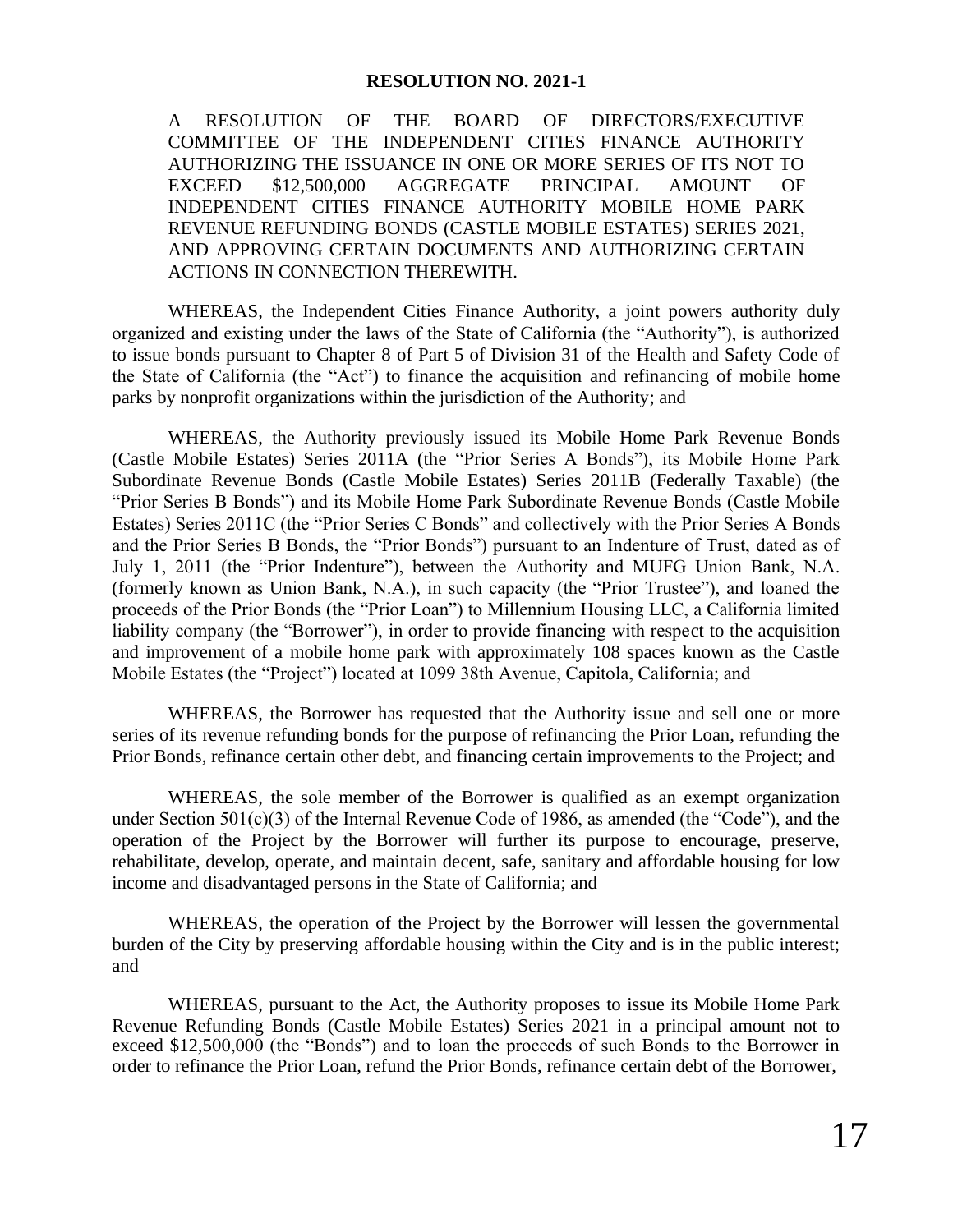finance certain improvements to the Project and to pay certain costs incurred in connection with the issuance of the Bonds; and

WHEREAS, there has been presented to the Board of Directors/Executive Committee at this meeting proposed forms of an Indenture of Trust, a Loan Agreement, a Regulatory Agreement and Declaration of Restrictive Covenants for the Project, an Administration and Oversight Agreement, a Preliminary Official Statement relating to the Bonds, and a Purchase Contract among the Authority, the Borrower and Newcomb Williams Financial Group, securities offered through Stinson Securities, LLC (the "Underwriter") pursuant to which the Bonds will be purchased by the Underwriter for sale to the public; and

WHEREAS, as required by Section 147(f) of the Code, the City Council of the City has conducted a duly noticed public hearing with respect to the proposed issuance of the Bonds and financing of the Project by the Authority, such notice having been published in a newspaper of general circulation in the City, and as the applicable elected representatives of the City, the City Council has approved the issuance of the Bonds; and

WHEREAS, all acts, conditions and things required by the laws of the State of California to exist, to have happened and to have been performed precedent to and in connection with the issuance of the Bonds exist or will exist, have happened or will happen and have been or will be performed in due time, form and manner as required by law, and the Authority is now duly authorized and empowered, pursuant to each and every requirement of law, to issue the Bonds for the purposes, in the manner and upon the terms herein provided.

NOW, THEREFORE, BE IT RESOLVED, DETERMINED AND ORDERED BY THE BOARD OF DIRECTORS/EXECUTIVE COMMITTEE OF THE INDEPENDENT CITIES FINANCE AUTHORITY AS FOLLOWS:

SECTION 1. Recitals. The above recitals, and each of them, are true and correct.

SECTION 2. Appointment of Trustee. U.S. Bank National Association is hereby appointed as the initial trustee (the "Trustee") under the Indenture of Trust (the "Indenture") relating to the Bonds, with the duties and powers of such Trustee as are set forth in the Indenture.

SECTION 3. Indenture. The Indenture authorizing the issuance of the Bonds, between the Authority and the Trustee, in the form presented at this meeting, is hereby approved and the President, Vice President or Executive Director (each, an "Authorized Officer"), each acting alone, are hereby authorized and directed, for and in the name and on behalf of the Authority, to execute and deliver the Indenture in substantially the form hereby approved together with such additions or changes as the officer executing the same, upon consultation with the Authority counsel or bond counsel, may approve, such approval to be conclusively evidenced by the execution and delivery thereof by the Authority.

SECTION 4. Form of Bonds. The form of the Bonds, as set forth in the Indenture, is hereby approved and the President or Vice President and the Secretary are hereby authorized and directed to execute by manual or facsimile signature, for and in the name and on behalf of the Authority, the Bonds in substantially the form hereby approved together with such additions or changes as the officer executing the same, upon consultation with the Authority counsel or bond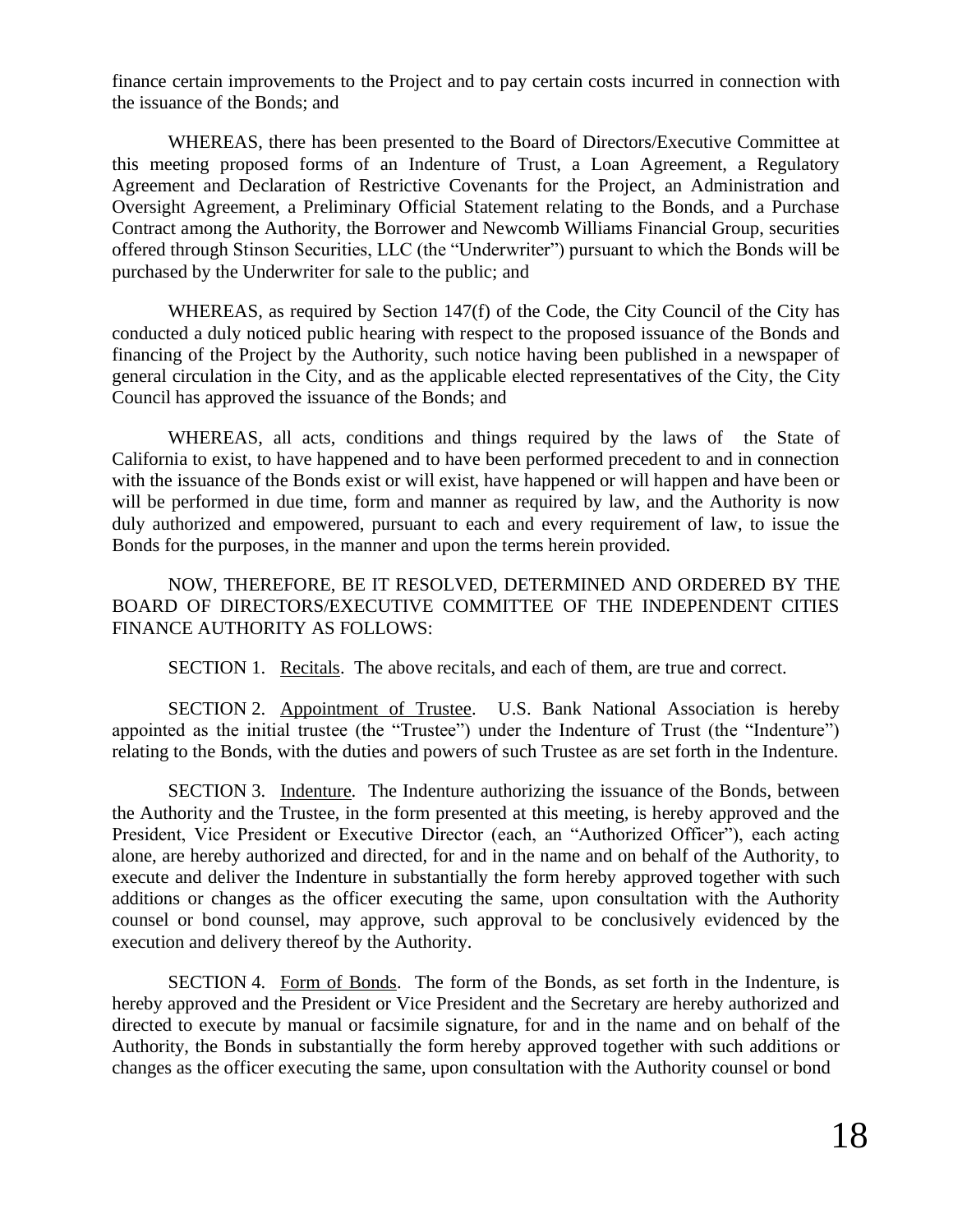counsel, may approve, such approval to be conclusively evidenced by the execution and delivery thereof by the Authority, in either temporary and/or definitive form in the aggregate principal amounts and all in accordance with the terms and provisions of the Indenture.

SECTION 5. Loan Agreement. The Loan Agreement (the "Loan Agreement") by and among the Authority, the Trustee and the Borrower, whereby the proceeds of the Bonds are to be loaned to the Borrower for the purposes set forth therein, in the form presented at this meeting, is hereby approved and the Authorized Officers, each acting alone, are hereby authorized and directed, for and in the name and on behalf of the Authority, to execute and deliver the Loan Agreement in substantially the form hereby approved together with such additions or changes as the officer executing the same, upon consultation with the Authority counsel or bond counsel, may approve, such approval to be conclusively evidenced by the execution and delivery thereof by the Authority.

SECTION 6. Regulatory Agreement. The Regulatory Agreement and Declaration of Restrictive Covenants for the Project by and among the Authority, the Trustee and the Borrower (the "Regulatory Agreement") in the form presented at this meeting, is hereby approved and the Authorized Officers, each acting alone, are hereby authorized and directed, for and in the name and on behalf of the Authority, to execute and deliver the Regulatory Agreement in substantially the form hereby approved together with such additions or changes therein as the officer executing the same, upon consultation with the Authority counsel or bond counsel, may approve, such approval to be conclusively evidenced by the execution and delivery thereof by the Authority.

SECTION 7. Official Statement. The Preliminary Official Statement relating to the Bonds (the "Preliminary Official Statement") in the form presented at this meeting, is hereby approved for use in connection with the marketing of the Bonds. The Executive Director is hereby authorized and directed to make changes to the form of the Preliminary Official Statement hereby approved, upon consultation with the Authority counsel or bond counsel, as necessary or desirable to reflect the terms of the financing and the documents with respect thereto.

The Preliminary Official Statement may be brought into the form of a final Official Statement which shall contain such changes or modifications thereto as may be deemed necessary or desirable by the Executive Director, upon consultation with the Authority counsel or bond counsel. The Authorized Officers, each acting alone, are hereby authorized and directed, for and in the name and on behalf of the Authority, to execute and deliver the final Official Statement. The Authorized Officers, each acting alone, are authorized and directed, on behalf of the Authority, to certify the Preliminary Official Statement as "deemed final" for purposes of Rule 15c2-12 under the Securities and Exchange Act of 1934, as amended ("Rule 15c2-12"), and to certify the Official Statement as "final" pursuant to Rule 15c2-12.

SECTION 8. Purchase Contract. The Purchase Contract with respect to the Bonds among the Authority, the Borrower and the Underwriter, in the form presented at this meeting, is hereby approved. The Authorized Officers, each acting alone, are hereby authorized to execute the Purchase Contract in substantially said form, together with such additions or changes as the officer executing the same, upon consultation with the Authority counsel or bond counsel, may approve, such approval to be conclusively evidenced by the execution and delivery of the Purchase Contract by the Authority; provided that the principal amount, the net interest cost, the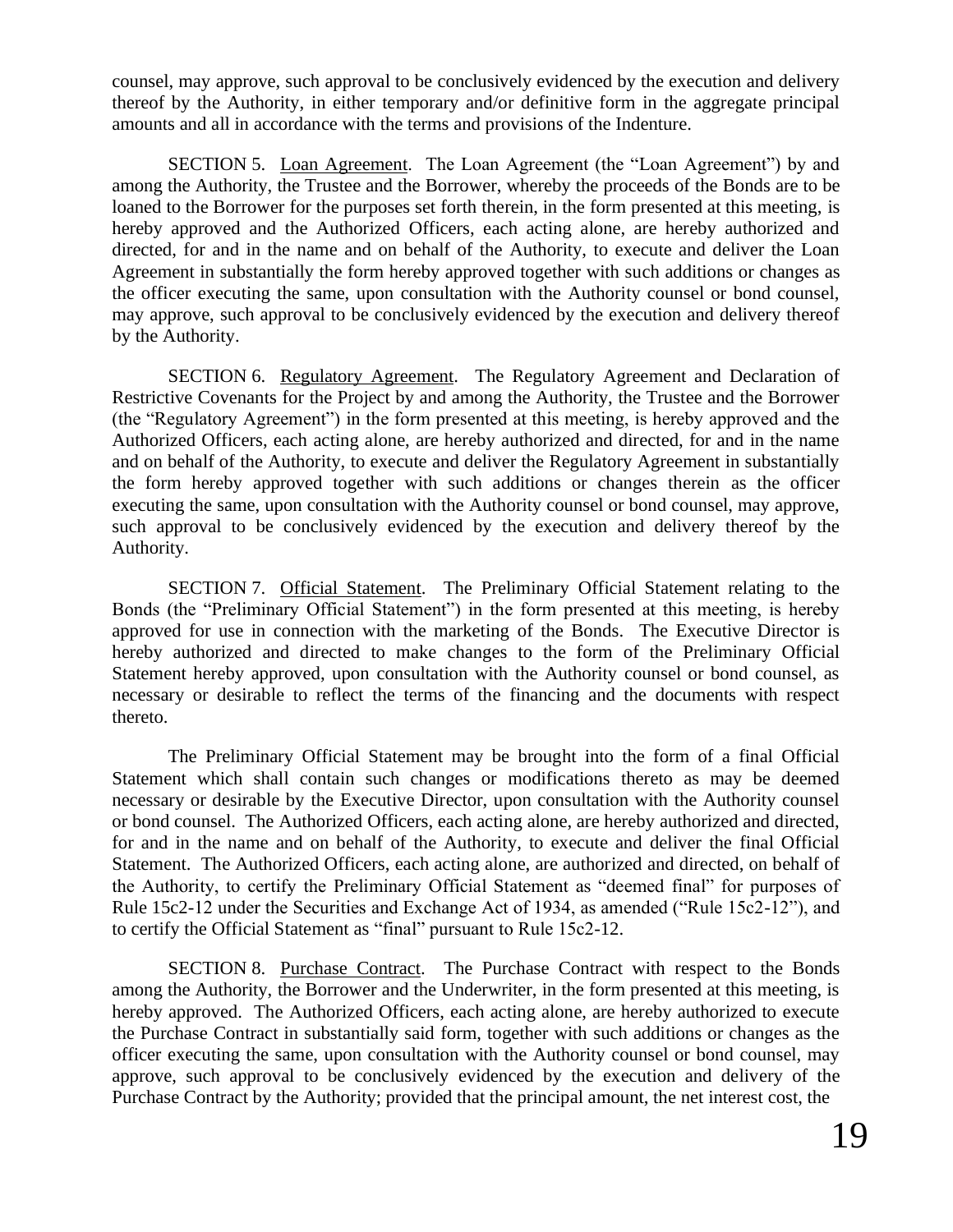maturity date and the Underwriter's discount for the Bonds do not exceed the following: (i) Maximum Principal Amount: \$12,500,000; (ii) Net Interest Cost: 4.75%; (iii) Maturity Date: December 31, 2056; and (iv) Underwriter's Discount or Fee: 2.0%.

SECTION 9. Administration Agreement. The Administration and Oversight Agreement (the "Administration Agreement") in the form presented at this meeting, by and among the Authority, the Borrower, and Wolf & Company Inc. (or such other entity as the Executive Director shall select) as Oversight Agent, is hereby approved and the Authorized Officers, each acting alone, are hereby authorized and directed, for and in the name and on behalf of the Authority, to execute the Administration Agreement in substantially the form hereby approved, together with such additions or changes as the officer executing the same, upon consultation with the Authority counsel or bond counsel, may approve, such approval to be conclusively evidenced by the execution and delivery thereof.

SECTION 10. Designation of Professionals. The law firm of Gilmore & Bell, P.C. is hereby designated as bond counsel and disclosure counsel to the Authority with respect to the Bonds. Newcomb Williams Financial Group, securities offered through Stinson Securities, LLC is hereby designated as underwriter for the Bonds. Best Best & Krieger, LLC shall serve as the issuer's counsel.

SECTION 11. Ratification of Prior Acts. All actions previously taken (not inconsistent with the provisions of this resolution) by the Authority and by the officers of the Authority directed toward the issuance and sale of the Bonds are hereby ratified and approved.

SECTION 12. Other Acts. The President, Vice President, members of the Board of Directors/Executive Committee, Executive Director, Secretary, Treasurer, Authority counsel, and all other officers of the Authority are hereby authorized and directed, for and in the name and on behalf of the Authority, to do any and all things and take any and all actions, including without limitation, obtaining bond insurance and a rating for the Bonds, if either is deemed to be advisable upon consultation with the Authority's financial consultant and the Underwriter, and including execution and delivery of any and all assignments, certificates, requisitions, agreements, notices, consents, instruments of conveyance, warrants and other documents which they, or any of them, may deem necessary or advisable in order to consummate the transactions as described herein in connection with the issuance and sale of the Bonds or to otherwise effectuate the purposes of this Resolution.

SECTION 13. Limited Obligations. The Bonds, together with interest thereon, shall be limited obligations of the Authority, giving rise to no pecuniary liability of the Authority, any member of the Authority, the State of California or any political subdivision thereof, nor any charge against its general credit, and shall be payable solely from the Indenture trust estate. The Bonds shall not constitute an indebtedness or loan of the credit of the Authority, any member of the Authority or the State of California or any political subdivision thereof within the meaning of any constitutional or statutory provisions.

SECTION 14. Severability. If any provisions of this Resolution should be held invalid, the invalidity of such provision shall not affect the validity of any of the other provisions of this resolution.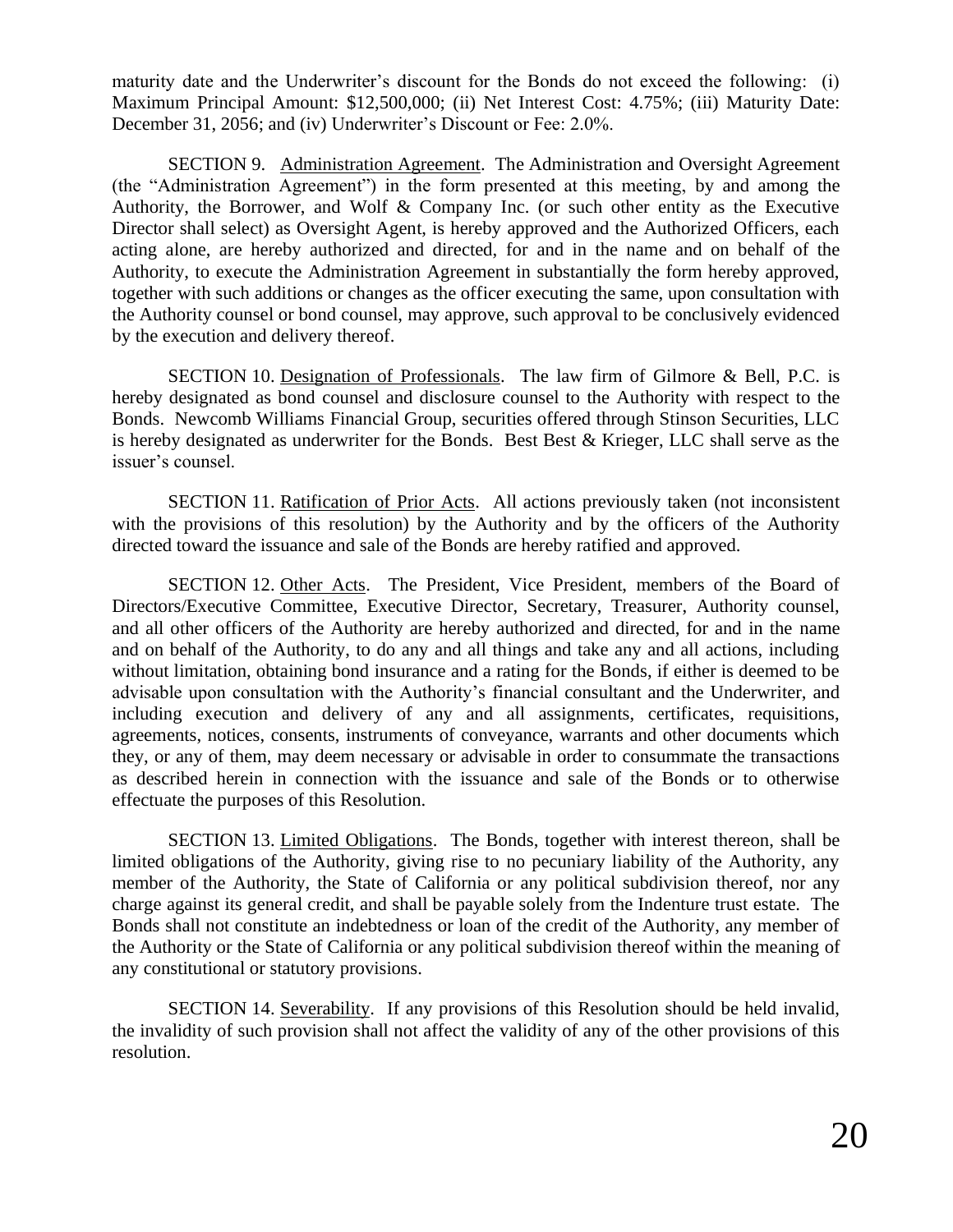SECTION 15. Effective Date. All resolutions of the Authority or parts thereof, inconsistent herewith, are hereby repealed to the extent only of such inconsistency. This Resolution shall take effect immediately upon adoption.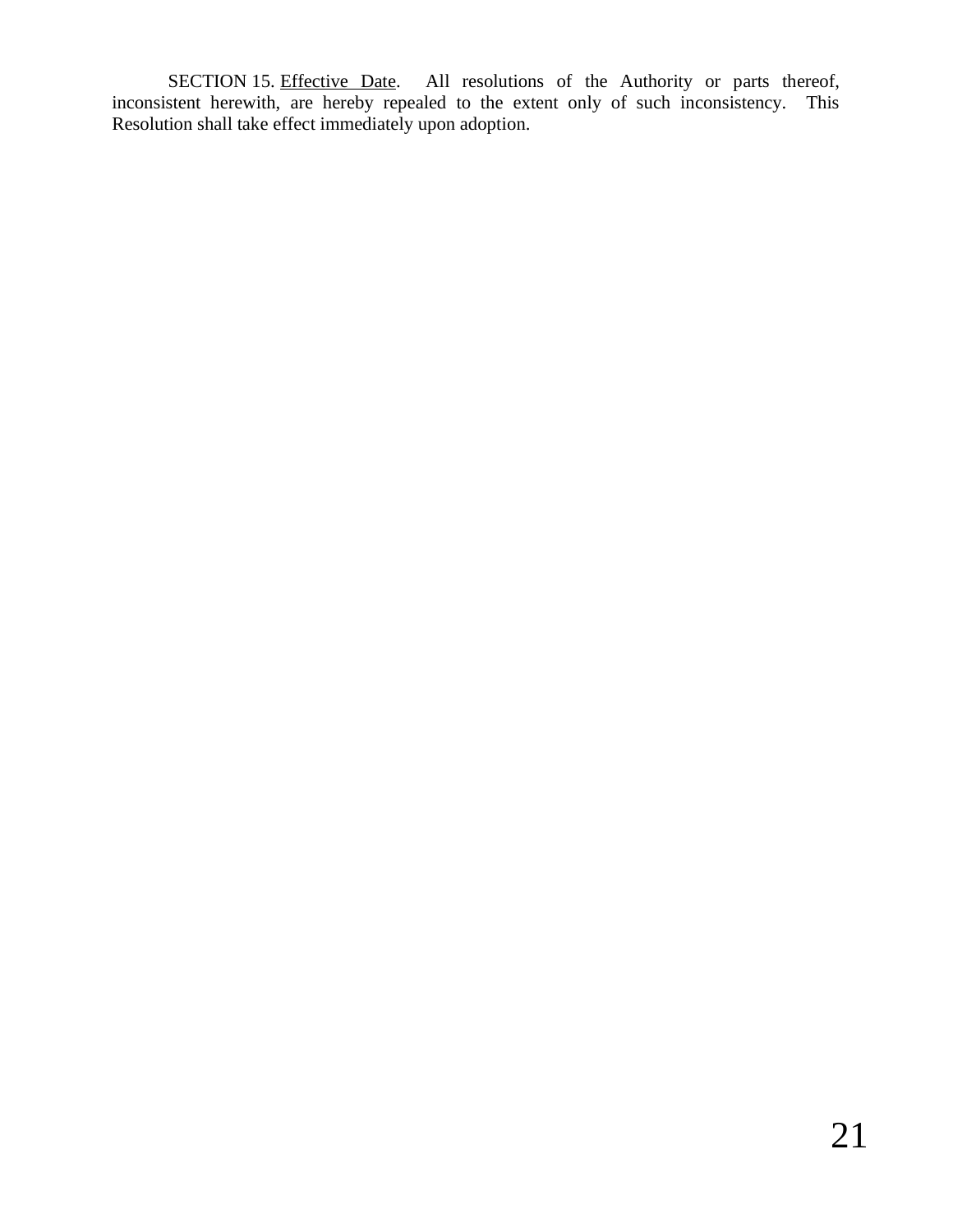# PASSED, APPROVED, AND ADOPTED BY THE INDEPENDENT CITIES FINANCE AUTHORITY THIS 12TH DAY OF APRIL, 2021.

President

Secretary/Executive Director

\_\_\_\_\_\_\_\_\_\_\_\_\_\_\_\_\_\_\_\_\_\_\_\_\_\_\_\_\_\_\_\_\_\_\_\_